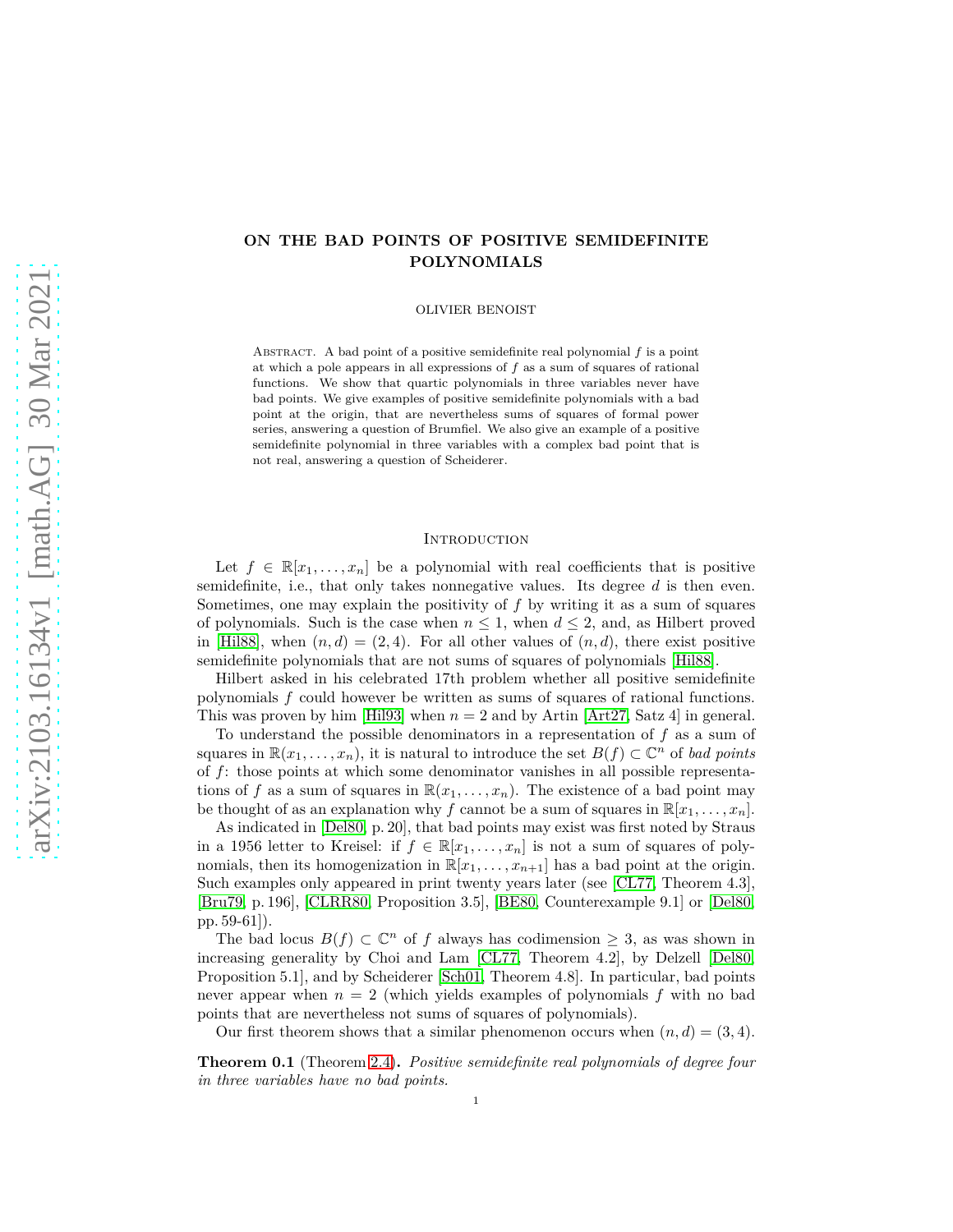The  $(n, d) = (3, 4)$  case considered in this theorem is the only one for which the question of the existence of bad points is not covered by the above-mentioned results. It was ostensibly left open in [\[CL77,](#page-19-3) Theorem 4.3].

Our proof builds on the works of several authors: Hilbert's classical theorem on quartics in two variables [\[Hil88\]](#page-19-0), Choi, Lam and Reznick's detailed study of quartics in three variables [\[CLR80\]](#page-19-7), and Scheiderer's general results on sums of squares in local rings [\[Sch01\]](#page-19-6). The argument works over an arbitrary real closed field.

In three variables, all known examples of bad points share striking common features. To begin with, they are all real points. It was asked by Scheiderer [\[Sch00,](#page-19-8) Remark 1.4 2 whether a positive semidefinite  $f \in \mathbb{R}[x, y, z]$  could have a nonreal bad point. In our second main theorem, we construct such an example.

<span id="page-1-0"></span>**Theorem 0.2** (Theorem [3.6\)](#page-8-0)**.** *There exists a positive semidefinite polynomial in*  $\mathbb{R}[x, y, z]$  *with a bad point that is not real.* 

The only bad points of our example are  $(0,0,i)$  and  $(0,0,-i)$  (see Theorem [3.6\)](#page-8-0).

In  $\geq$  4 variables, examples of nonreal bad points were already known since the bad locus  $B(f)$  may have dimension  $\geq 1$  (see [\[Del80,](#page-19-2) Example 1 p. 59]). However, Theorem [0.2](#page-1-0) is the first example in any number of variables where the real bad points of *f* are not Zariski-dense in *B*(*f*).

Additionally, in all existing examples of positive semidefinite  $f \in \mathbb{R}[x, y, z]$  with a real bad point, assumed to be the origin, this point is shown to be bad by an analysis of some low degree monomials of *f*. As a consequence, the polynomial *f* is not even a sum of squares in the ring  $\mathbb{R}[[x, y, z]]$  of formal power series. An old question of Brumfiel appearing in [\[Del80,](#page-19-2) p. 62] asks whether this is a general phenomenon. In our third main theorem, we answer this question in the negative.

<span id="page-1-1"></span>**Theorem 0.3** (Theorem [3.10\)](#page-13-0)**.** *There exists a positive semidefinite polynomial in*  $\mathbb{R}[x, y, z]$  that has a bad point at the origin, but that is a sum of squares in  $\mathbb{R}[[x, y, z]]$ .

Our example does not have other bad points than the origin (see Theorem [3.10\)](#page-13-0).

Brumfiel asked his question in any number of variables. There are however easier examples in  $\geq 4$  variables, as it may happen that a positive semidefinite  $f \in \mathbb{R}[w, x, y, z]$  is a sum of squares in  $\mathbb{R}[[w, x, y, z]]$  but not in  $\mathbb{R}[w, x, y, z]_{\langle w, x, y, z \rangle}$ for the simple reason that it is not even a sum of squares in some other completion of  $\mathbb{R}[w, x, y, z]_{\langle w, x, y, z \rangle}$ . We give such an example in Theorem [3.14.](#page-16-0)

This last remark points to what is difficult in proving Theorems [0.2](#page-1-0) and [0.3.](#page-1-1) Let  $\mathfrak{m} \subset \mathbb{R}[x, y, z]$  be the maximal ideal corresponding to the bad point. Under the hypotheses of either theorem, the polynomial *f* has to be a sum of squares in all the completions of  $\mathbb{R}[x, y, z]_{\mathfrak{m}}$  (apply [\[Sch01,](#page-19-6) Corollary 2.4 and Theorem 4.8]). We thus need to devise an obstruction to *f* being a sum of squares in the local ring  $\mathbb{R}[x, y, z]_{\mathfrak{m}}$  that is sufficiently global in nature to allow f to be a sum of squares in all the completions of  $\mathbb{R}[x, y, z]_{\mathfrak{m}}$ . We now briefly explain how to overcome this difficulty (see Section [3](#page-6-0) for more details).

Let  $\Gamma \subset \mathbb{A}^3_{\mathbb{R}}$  be an integral curve through  $\mathfrak{m}$  such that  $\Gamma(\mathbb{R})$  is Zariski-dense in  $\Gamma$ and such that *f* vanishes on Γ. It follows from these facts that, in any representation  $f = \sum_i f_i^2$  of *f* as a sum of squares in  $\mathbb{R}[x, y, z]_{\mathfrak{m}}$ , the  $f_i$  must vanish on Γ. As a consequence, one has  $f \in (I_{\Gamma}^2)_{\mathfrak{m}}$ , where  $I_{\Gamma}$  is the ideal defining  $\Gamma$ . It thus suffices to arrange that  $f \notin (I_{\Gamma}^2)_{\mathfrak{m}}$  to ensure that it is not a sum of squares in  $\mathbb{R}[x, y, z]_{\mathfrak{m}}$ .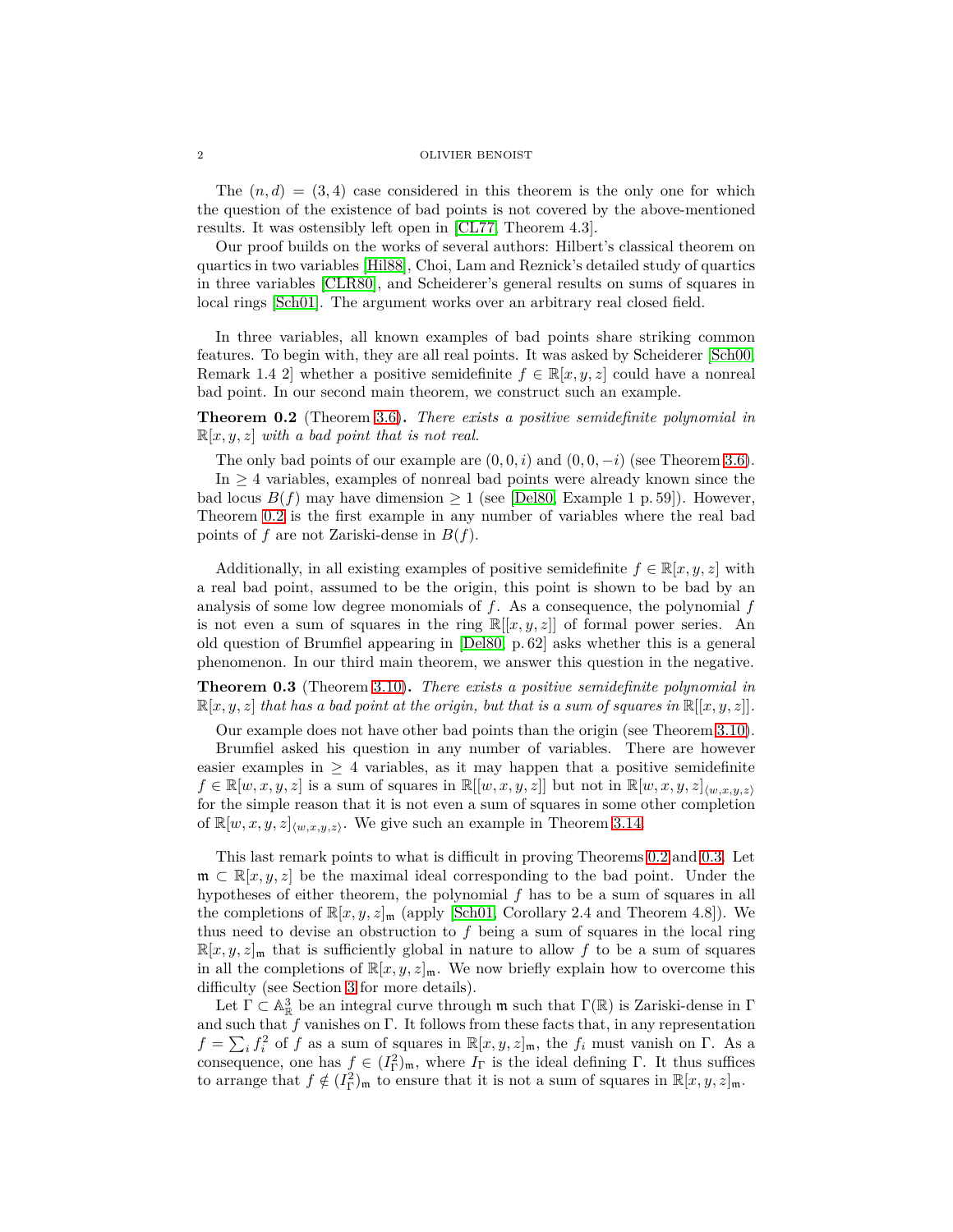This is not easy to achieve. Indeed, since  $f$  is positive semidefinite, it belongs to the ideal  $I_{\Gamma}^2$  at all smooth real points of Γ, hence generically along Γ. In other words, it belongs to the symbolic square  $I_{\Gamma}^{(2)}$  $I_{\Gamma}^{(2)}$  of  $I_{\Gamma}$  (see [\(3.1\)](#page-6-1) for the definition of  $I_{\Gamma}^{(2)}$ words, it belongs to the symbolic square  $T_{\Gamma}$  or  $T_{\Gamma}$  (see (5.1) for the definition of  $T_{\Gamma}$  and the survey [\[DDG](#page-19-9)<sup>+</sup>18] for more information on this topic). We thus need the ideals  $I_{\Gamma}^2$  and  $I_{\Gamma}^{(2)}$  $T<sup>(2)</sup>$  to be distinct. The simplest example of this phenomenon, already appearing in [\[Nor53,](#page-19-10) Example3 p. 29], is the ideal of the image of the morphism  $t \mapsto (t^3, t^4, t^5)$ .

The polynomials we use to prove Theorems [0.2](#page-1-0) and [0.3](#page-1-1) are both constructed by modifying appropriately this basic example. For Theorem [0.2,](#page-1-0) this strategy leads to a concrete polynomial of degree ten (see Theorem [3.6\)](#page-8-0). The proof of Theorem [0.3](#page-1-1) is more involved and does not yield an explicit example.

Our strategy actually works on arbitrary smooth varieties over any base field. We thus obtain the following result. Recall that a field is said to be *formally real* if it admits a field ordering (in particular, such a field has characteristic 0).

<span id="page-2-0"></span>**Theorem 0.4** (Theorem [3.12\)](#page-13-1)**.** *Let X be an affine variety over a field k. Let A be a local ring of X that is regular, with maximal ideal* **m***. Assume that*  $\dim(A) > 3$ *and that*  $\text{Frac}(A)$  *is formally real. Then there exists*  $f \in \mathcal{O}(X)$  *such that:* 

- *(i)* The element f is a sum of squares in the completion  $\widehat{A}_{m}$  of A at m.
- *(ii)* For all prime ideals  $p \neq m$  of A, f is a sum of squares in the localization  $A_p$ .
- *(iii) But f is not a sum of squares in A.*

Notice that Theorem [0.2](#page-1-0) (resp. Theorem [0.3\)](#page-1-1) may be obtained as the particular case of Theorem [0.4](#page-2-0) where  $k = \mathbb{R}$ ,  $X = \mathbb{A}_{\mathbb{R}}^3$  and  $\mathfrak{m}$  has residue field  $\mathbb{C}$  (resp.  $\mathbb{R}$ ).

Theorem [0.4](#page-2-0) yields the first examples of a regular local ring  $A$  with  $2 \in A^*$  and of an element  $f \in A$  that is a sum of squares in all the completions of A but not in *A*. Such examples do not exist if  $\dim(A) \leq 2$  by [\[Sch01,](#page-19-6) Theorem 4.8], or if Frac(*A*) is not formally real [\[Sch01,](#page-19-6) Corollaries 1.5 and 2.4].

Thanks to Theorem [0.4,](#page-2-0) we are able to complete the proof of the following result, which is almost entirely due to Scheiderer (the case that was still open is explicitely mentioned in [\[Sch00,](#page-19-8) Remark 1.4 2]). To state it, we recall that an element  $f$  of a ring *A* is *positive semidefinite* if it is nonnegative with respect to all the orderings of the residue fields of *A*.

<span id="page-2-1"></span>**Theorem 0.5.** *Let A be the local ring at a regular point of a variety over a field k of characteristic not* 2*. The following are equivalent:*

- *(i) All positive semidefinite elements of A are sums of squares in A.*
- *(ii)* Either  $dim(A) \leq 2$  or  $Frac(A)$  *is not formally real.*

*Proof.* If  $\dim(A) \leq 2$ , one may apply [\[Sch01,](#page-19-6) Theorem 4.8], and if Frac $(A)$  is not formally real, the theorem follows from [\[Sch01,](#page-19-6) Corollaries 1.5 and 2.4]. The other cases are covered by Theorem [0.4,](#page-2-0) but were already known if either  $\dim(A) \geq 4$  or if the residue field of *A* is formally real (see [\[Sch00,](#page-19-8) Propositions 1.2 and 1.5]).  $\Box$ 

Understanding when assertion (i) of Theorem [0.5](#page-2-1) holds is also interesting when *A* is possibly singular. We refer to [\[Sch01,](#page-19-6) Theorem 3.9], to [\[Fer02,](#page-19-11) Theorem 3.1] and to [\[FRS04,](#page-19-12) Theorem 1.1] for the best known results in dimensions 1, 2 and  $\geq$  3 respectively.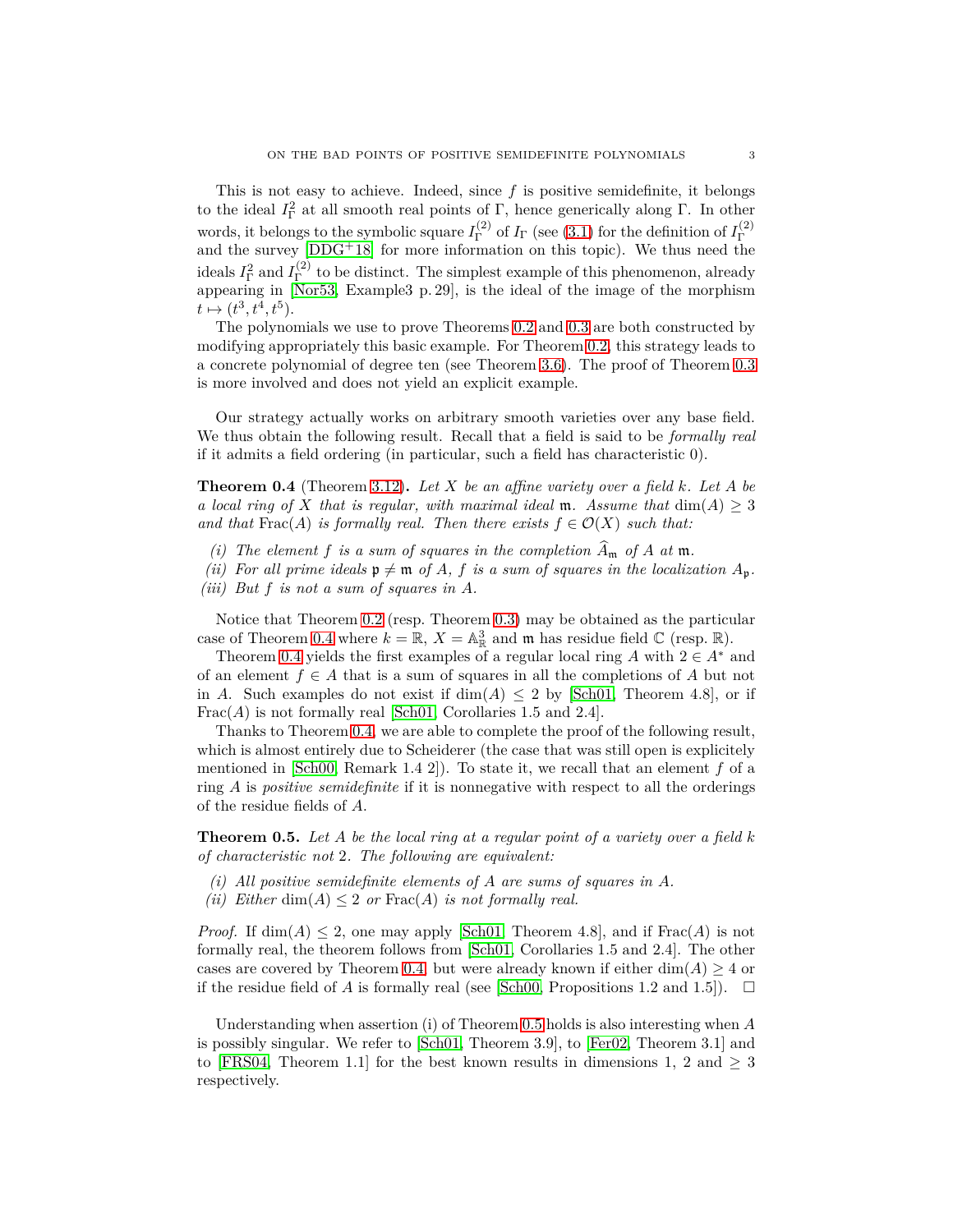It is tempting to ask if Theorem [0.5](#page-2-1) remains true for arbitrary regular local rings, not necessarily of geometric origin. In our last result, we show that this is not the case, answering a question raised in [\[Sch01,](#page-19-6) bottom of p. 209].

<span id="page-3-0"></span>**Theorem 0.6** (Theorem [4.2\)](#page-18-2). For all  $n \geq 0$ , there exists a regular local R-algebra A *of dimension n with the following properties:*

- *(i) All positive semidefinite elements of A are sums of squares in A.*
- *(ii) The field* Frac(*A*) *is formally real.*

The regular local rings we consider to prove Theorem [0.6](#page-3-0) are actually not far from geometry: they lie between the local ring of  $\mathbb{A}^n_{\mathbb{R}}$  at the origin and its Henselization.

**Acknowledgements.** I thank Charles N. Delzell and Claus Scheiderer for having made [\[Del80\]](#page-19-2) available to me.

## 1. Generalities on real spectra and sums of squares

If *A* is ring and  $\mathfrak{p} \subset A$  is a prime ideal, we let  $A_{\mathfrak{p}}$  and  $\widehat{A}_{\mathfrak{p}}$  be the localization and the completion of *A* at **p**, and we denote by  $I_p = IA_p \subset A_p$  and  $\hat{I_p} = I\hat{A_p} \subset \hat{A_p}$ the ideals generated by an ideal  $I \subset A$ .

The *real spectrum* Sper(*A*) of a ring *A* is the set of pairs  $\xi = (\mathfrak{p}, \prec)$ , where  $\mathfrak{p}$  is a prime ideal of *A* and  $\prec$  is a field ordering of Frac( $A/\mathfrak{p}$ ). The element  $\xi \in \text{Sper}(A)$  is said to be *supported* at **p**. We denote by  $\prec_{\xi}$  the ordering associated with  $\xi$ . We endow Sper(*A*) with its *spectral topology* [\[BCR98,](#page-18-3) Definition 7.1.3], generated by open sets of the form  $\{\xi \in \text{Sper}(A) \mid f_i \succ_{\xi} 0\}$  for  $(f_i)_{1 \leq i \leq m} \in A$ . If  $\xi, \zeta \in \text{Sper}(A)$ , one says that  $\xi$  is a *specialization* of  $\zeta$  if  $\xi$  belongs to the closure of  $\zeta$ . An element  $f \in A$ is *positive semidefinite* (resp. *totally positive*) if it is nonnegative (resp. positive) with respect to all points of  $Sper(A)$ . A real polynomial  $f \in \mathbb{R}[x_1, \ldots, x_n]$  is positive semidefinite in this sense if and only if it is positive semidefinite in the sense considered in the introduction (see [\[BCR98,](#page-18-3) Propositions 7.2.1 and 7.2.2]).

If *k* is a field, then Sper(*k*) coincides with the set of field orderings of *k* endowed with the Harrison topology (see [\[Lam05,](#page-19-13) VIII, §6]). The field *k* is said to be *formally real* if  $Sper(k)$  is nonempty, i.e., if  $k$  admits a field ordering.

We now collect a few known statements that will be used repeatedly in the sequel. We start with two lemmas.

<span id="page-3-4"></span>**Lemma 1.1** ([\[Sch00,](#page-19-8) Lemma 0.1])**.** *Let A be a regular domain with fraction field K. Then*  $Sper(K)$  *is dense in*  $Sper(A)$ *.* 

<span id="page-3-1"></span>**Lemma 1.2** ([\[Sch00,](#page-19-8) Lemma 5.1 a)])**.** *Let A be a regular local ring with maximal ideal* **m**. Let  $f \in A$  *be positive semidefinite.* If  $f \in \mathfrak{m}^d$ , the image of f in  $\mathfrak{m}^d/\mathfrak{m}^{d+1} = \text{Sym}^d(\mathfrak{m}/\mathfrak{m}^2)$  *is a positive semidefinite polynomial function on*  $(\mathfrak{m}/\mathfrak{m}^2)^\vee$ . *In particular, if*  $A/\mathfrak{m}$  *is formally real and d is odd, then*  $f \in \mathfrak{m}^{d+1}$ *.* 

The following two theorems are due to Scheiderer.

<span id="page-3-3"></span>**Theorem 1.3** ([\[Sch01,](#page-19-6) Corollary 2.4]). *Let A be a local ring with*  $2 \in A^*$ *. If*  $f \in A$ *is totally positive, then f is a sum of squares.*

<span id="page-3-2"></span>**Theorem 1.4** ([\[Sch01,](#page-19-6) Theorem 4.8])**.** *Let A be a regular local ring of dimension two with*  $2 ∈ A<sup>*</sup>$ *. If*  $f ∈ A$  *is positive semidefinite, then*  $f$  *is a sum of squares.*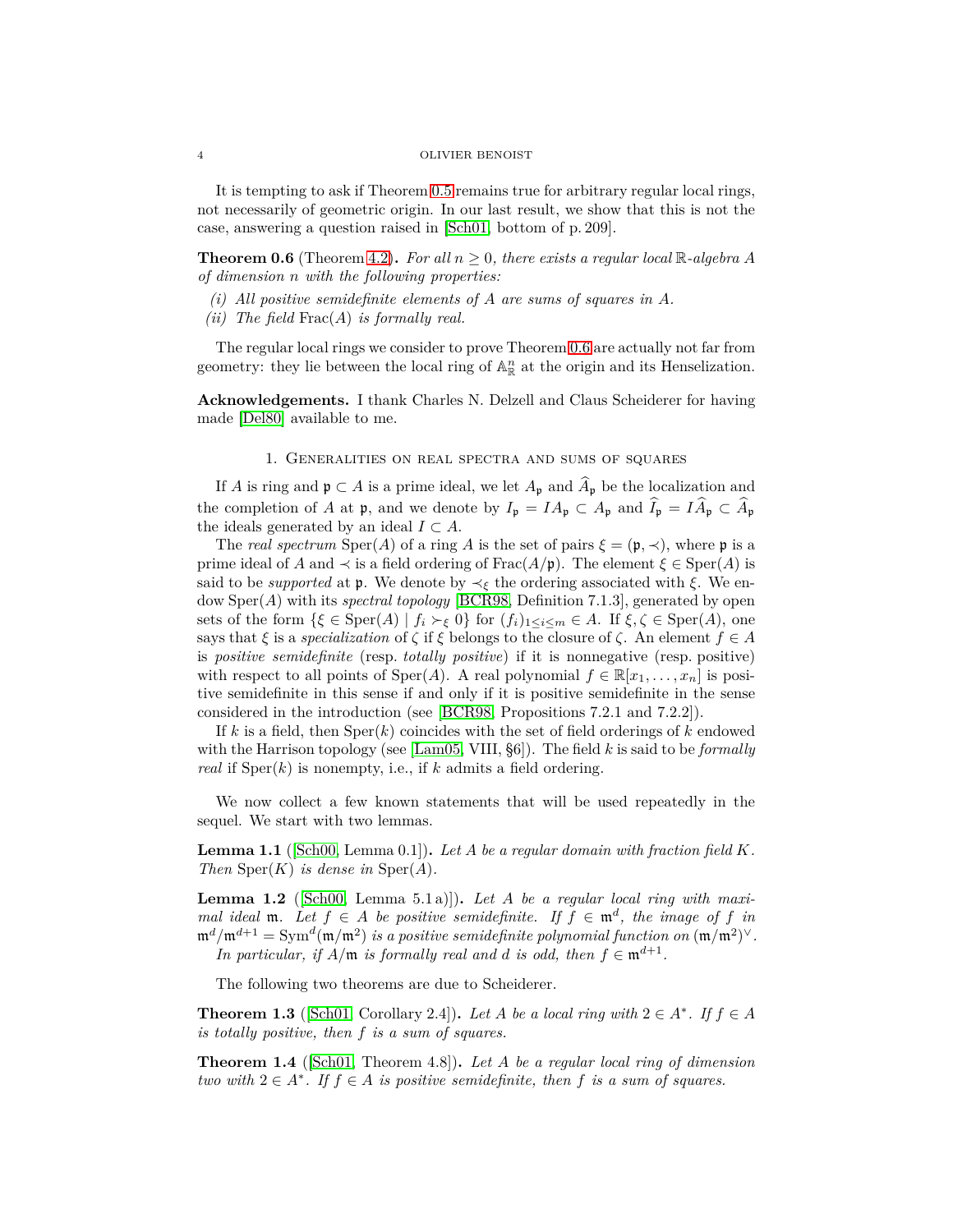### 2. Quartics in three variables have no bad points

<span id="page-4-2"></span>In this section, we show that positive semidefinite quartic polynomials in three variables have no bad points (Theorem [2.4\)](#page-5-0). We also study quartics in three variables that are nonnegative in a neighbourhood of the origin (see Theorem [2.5\)](#page-5-1).

Throughout, we work over a real closed field *R*. We start with a series of lemmas.

<span id="page-4-0"></span>**Lemma 2.1.** *Let B be a ring with*  $2 \in B^*$ *. Fix*  $g \in B[[x_1, \ldots, x_n]]$  *with only terms of degree* ≥ 3*. Choose*  $0 \le r \le n$ *. Then there exist*  $(a_i)_{1 \le i \le r}$  ∈  $B[[x_1, \ldots, x_n]]$  *with only terms of degree*  $\geq 2$ *, and*  $b \in B[[x_{r+1},...,x_n]],$  *such that* 

$$
\sum_{i=1}^{r} x_i^2 + g = \sum_{i=1}^{r} (x_i + a_i)^2 + b.
$$

*Proof.* By induction on  $N \geq 1$ , we will construct  $(a_{i,N})_{1 \leq i \leq r} \in B[x_1, \ldots, x_n]$ ,  $b_N \in B[x_{r+1}, \ldots, x_n]$  and  $c_N \in B[[x_1, \ldots, x_n]]$  with the following properties:

(i) One has  $\sum_{i=1}^{r} x_i^2 + g = \sum_{i=1}^{r} (x_i + a_{i,N})^2 + b_N + c_N$ .

(ii) Only terms of degree  $\geq 2$  appear in  $a_{i,N}$ .

(iii) Only terms of degree  $\geq N+2$  appear in  $c_N$ .

(iv) Only terms of degree  $\geq N+1$  appear in  $a_{i,N+1} - a_{i,N}$  and in  $b_{N+1} - b_N$ .

To do so, we set  $a_{i,1} = b_1 = 0$  and  $c_1 = g$ . If  $a_{i,N}$ ,  $b_N$  and  $c_N$  have been constructed, write the degree  $N + 2$  term of  $c_N$  as  $\sum_{i=1}^r x_i u_i + v$ , where  $u_i \in B[x_1, \ldots, x_n]$  has degree  $N + 1$  and  $v \in B[x_{r+1}, \ldots, x_n]$  has degree  $N + 2$ . It now suffices to define  $a_{i,N+1} = a_{i,N} + u_i/2$ ,  $b_{N+1} = b_N + v$  and  $c_{N+1} = c_N - v - \sum_{i=1}^r (x_i u_i + a_{i,N} u_i + u_i^2/4)$ .

To conclude, define  $a_i := \lim_{N \to \infty} a_{i,N}$  and  $b := \lim_{N \to \infty} b_N$ , where the limits are taken with respect to the  $\langle x_1, \ldots, x_n \rangle$ -adic topology.

<span id="page-4-1"></span>**Lemma 2.2.** *Let*  $f \in R[[x_1, \ldots, x_n]]$  *be positive semidefinite. Assume that the lowest degree term of*  $f$  *is a quadratic form of rank*  $r \geq n-2$ *. Then*  $f$  *is a sum of squares in*  $R[[x_1, \ldots, x_n]].$ 

*Proof.* The degree 2 term of f is positive semidefinite by Lemma [1.2.](#page-3-1) Since it may be diagonalized after a linear change of coordinates, we may assume that  $f = \sum_{i=1}^{r} x_i^2 + g$ , where all monomials in  $g \in R[[x_1, \ldots, x_n]]$  have degree  $\geq 3$ .

By Lemma [2.1](#page-4-0) applied with  $B = R$ , there exist  $(a_i)_{1 \leq i \leq r} \in R[[x_1, \ldots, x_n]]$  with only terms of degree  $\geq 2$ , and  $b \in R[[x_{r+1},...,x_n]],$  such that  $f = \sum_{i=1}^r (x_i + a_i)^2 + b$ .

Since *f* is positive semidefinite, so is its image in  $R[[x_1, \ldots, x_n]]/(x_i + a_i)_{1 \leq i \leq r}$ , showing that  $b \in R[[x_{r+1}, \ldots, x_n]]$  is positive semidefinite. As  $r \geq n-2$ , Theo-rem [1.4](#page-3-2) shows that *b* is a sum of squares in  $R[[x_{r+1},...,x_n]]$ . The proof is now complete.  $\Box$ 

<span id="page-4-3"></span>**Lemma 2.3.** *A polynomial*  $f \in R[x, y, z]$  *of degree*  $\leq 4$  *which is positive semidefinite in*  $R[[x, y, z]]$  *is a sum of squares in*  $R[[x, y, z]]$ *.* 

*Proof.* By Lemma [1.2,](#page-3-1) the lowest degree term of *f* is positive semidefinite of degree 0, 2 or 4. If it has degree 0, then f is a square in  $R[[x, y, z]]$ , and we are done. If it has degree 2, one may apply Lemma [2.2](#page-4-1) to conclude. If it has degree 4, then *f* is a sum of three squares of quadratic polynomials by Hilbert's theorem [\[Hil88\]](#page-19-0) (this result, proven over R in *loc*. *cit*., holds over an arbitrary real closed field by the Tarski-Seidenberg principle [\[BCR98,](#page-18-3) Proposition 5.2.3]).

Now comes the main theorem of Section [2.](#page-4-2)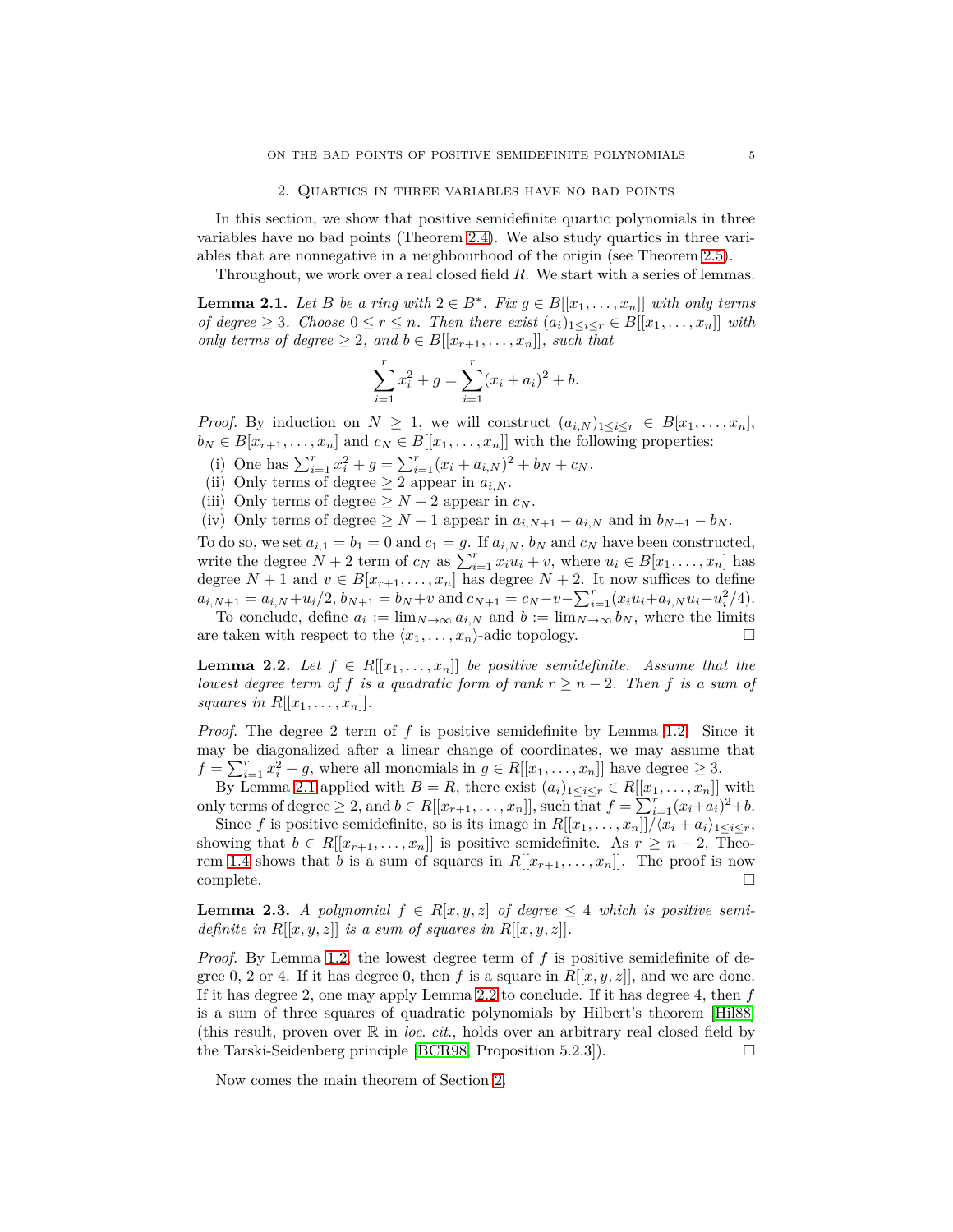<span id="page-5-0"></span>**Theorem 2.4.** Let  $f \in R[x, y, z]$  be positive semidefinite of degree  $\leq 4$ . For all *maximal ideals*  $\mathfrak{m} \subset R[x, y, z]$ *, the polynomial f is a sum of squares in*  $R[x, y, z]_{\mathfrak{m}}$ *.* 

*Proof.* If f has at least twelve real zeros, then it is a sum of six squares of quadratic polynomials, by a theorem of Choi, Lam and Reznick [\[CLR80,](#page-19-7) Theorem 5.1] (this fact, proven over the reals in *loc*. *cit*., is valid over any real closed field by the Tarski-Seidenberg principle [\[BCR98,](#page-18-3) Proposition 5.2.3]).

We may thus assume that *f* has finitely many real zeros. Using [\[BCR98,](#page-18-3) Theorem 7.2.3], we see that  $\text{Sper}((R[x, y, z]/\langle f \rangle)_{\mathfrak{m}})$  contains exactly one point (which is supported at m) if the residue field of m is *R*, and is empty otherwise. In the latter case, the element  $f \in R[x, y, z]_{m}$  is totally positive, hence a sum of squares by Theorem [1.3.](#page-3-3)

It remains to deal with the case where the residue field of m is *R*. After changing coordinates by a translation, one may suppose that  $\mathfrak{m} = \langle x, y, z \rangle$ . By Lemma [2.3,](#page-4-3) the polynomial f is a sum of squares in  $R[[x, y, z]]$ . Since  $Sper((R[x, y, z]/\langle f \rangle)_{\mathfrak{m}})$ is supported at  $m$ , a theorem of Scheiderer [\[Sch01,](#page-19-6) Corollary 2.7 (ii)⇒(i)] shows that *f* is a sum of squares in  $R[x, y, z]_{m}$ , as wanted.

We conclude this section with a more concrete reformulation of Lemma [2.3.](#page-4-3)

<span id="page-5-1"></span>**Theorem 2.5.** *Let*  $f \in R[x, y, z]$  *be of degree*  $\leq 4$ *. The following are equivalent:* 

- *(i)* The function  $f: R^3 \to R$  takes only nonegative values in a Euclidean neigh*bourhood of the origin.*
- *(ii)* The polynomial  $f$  *is a sum of squares in*  $R[[x, y, z]]$ *.*

*Proof.* It suffices to combine Lemma [2.3](#page-4-3) and Lemma [2.6](#page-5-2) below. □

<span id="page-5-2"></span>**Lemma 2.6.** *Let A be a finitely generated R*-algebra, fix  $f \in A$  and let  $\mathfrak{m} \subset A$  be *a maximal ideal with residue field R. The following assertions are equivalent:*

- *(i)* The element  $f \in \widehat{A}_{\mathfrak{m}}$  *is positive semidefinite.*
- *(ii)* The function  $Spec(A)(R) \rightarrow R$  *induced by f takes only nonnegative values in a Euclidean neighbourhood of the point of* Spec(*A*)(*R*) *corresponding to* m*.*

*Proof.* Let *x* (resp.  $\tilde{x}$ ) be the point of  $Spec(A)(R)$  (resp. of  $Spec(A))$ ) associated to m. By [\[Rui86,](#page-19-14) Théorème 1.1], the image of the natural map  $\text{Sper}(\hat{A}_{\mathfrak{m}}) \to \text{Sper}(A)$ consists exactly of the elements having ˜*x* as a specialization.

If (ii) holds, the semi-algebraic subset  ${f \geq 0}$  of  $Spec(A)(R)$  contains a neighbourhood of *x*. It follows from [\[BCR98,](#page-18-3) Theorem 7.2.3] that the constructible subset  ${f \geq 0}$  of Sper $(A)$  contains a neighbourhood of  $\tilde{x}$ , hence all points having  $\tilde{x}$ as a specialization. Consequently,  $f$  is positive semidefinite in  $A_{\mathfrak{m}}$ .

Conversely, assume that (ii) does not hold, hence that the open subset  ${f < 0}$  of  $Spec(A)(R)$  contains x in its closure. By [\[BCR98,](#page-18-3) Theorem 7.2.3], the open subset  ${f < 0}$  of Sper(*A*) contains  $\tilde{x}$  in its closure. In view of [\[BCR98,](#page-18-3) Proposition 7.1.21], this subset of  $Sper(A)$  contains a point specializing to  $\tilde{x}$ . This shows that f is not positive semidefinite as an element of  $A_{\mathfrak{m}}$ .

*Remark* 2.7*.* Scheiderer has shown in [\[Sch16,](#page-19-15) Theorem 2.1] the existence of a homogeneous polynomial  $f \in \mathbb{Q}[x, y, z]$  of degree 4 that is positive semidefinite, but not a sum of squares in  $\mathbb{Q}[x, y, z]$ . Using the homogeneity of *f*, one sees that *f* is not a sum of squares in  $\mathbb{Q}[[x, y, z]]$  either. This shows that Theorems [2.4](#page-5-0) and [2.5](#page-5-1) cannot be extended to general base fields that are not necessarily real closed.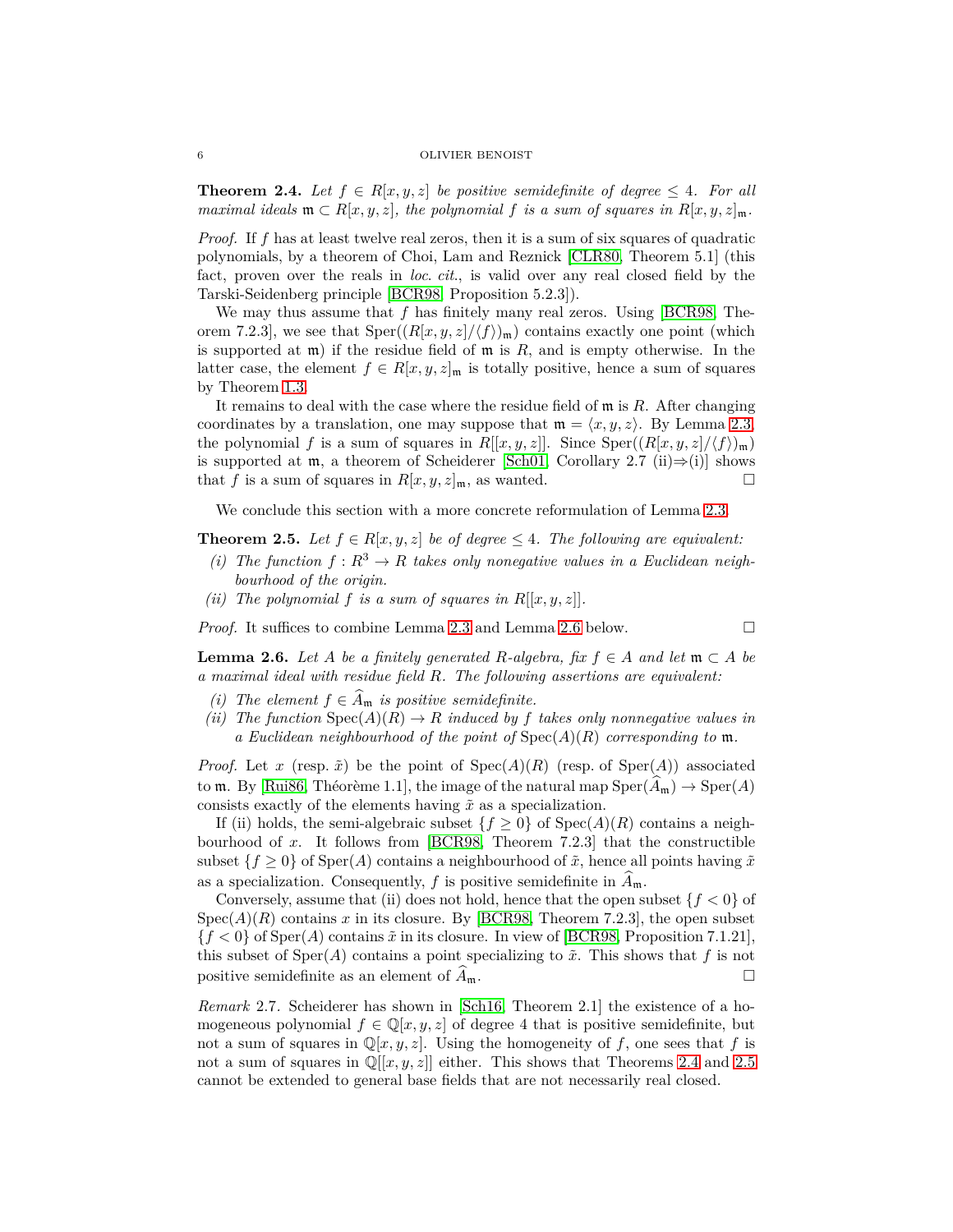#### 3. Examples of bad points

<span id="page-6-0"></span>In [§3.1,](#page-6-2) we state a simple criterion for an element of a ring not to be a sum of squares. This criterion is applied in [§3.3](#page-7-0) and [§3.5](#page-11-0) to give examples of real positive semidefinite polynomials in three variables with a nonreal bad point, or with a real bad point that cannot be detected after completion (Theorems [3.6](#page-8-0) and [3.10\)](#page-13-0). We apply it again in [§3.6](#page-13-2) to give examples of regular bad points on varieties over a field that satisfy minimal hypotheses (Theorem [3.12\)](#page-13-1). Another example of bad point, of a different nature, is presented in [§3.7.](#page-15-0)

In this whole section, we let *k* be a field of characteristic 0.

<span id="page-6-2"></span>3.1. **A criterion to be a bad point.** We will rely on the following easy lemma.

<span id="page-6-3"></span>**Lemma 3.1.** Let  $I$  be a radical ideal in a ring  $A$  such that the image of  $\text{Sper}(A/I)$ *in* Spec(*A*/*I*) *is Zariski-dense. If*  $f \in I \setminus I^2$ , *then f is not a sum of squares in A.* 

*Proof.* Assume for contradiction that  $f = \sum_i f_i^2$  is a sum of squares in *A*. Then  $\sum_i f_i^2$  vanishes in *A/I*. It follows that the  $f_i$  vanish at all formally real residue fields of  $A/I$ . As  $Sper(A/I)$  is Zariski-dense in  $Spec(A/I)$  and as  $A/I$  is reduced, the  $f_i$  vanish in  $A/I$ . The  $f_i$  thus belong to *I*, so that  $f \in I^2$ , which is absurd.  $\Box$ 

<span id="page-6-1"></span>Recall that the symbolic square of an ideal *I* in a Noetherian ring *A* is

 $(3.1)$ <sup>(2)</sup> := { $f \in A \mid f \in I_p^2$  for all associated primes **p** of  $A/I$ }.

The following lemma will not be used in the sequel, but explains why it may be difficult to apply Lemma [3.1](#page-6-3) in practice.

**Lemma 3.2.** *Under the hypotheses of Lemma [3.1,](#page-6-3) if the ring A is regular and the element*  $f \in A$  *is positive semidefinite, then*  $f \in I^{(2)}$ *.* 

*Proof.* Let **p** be an associated prime ideal of  $A/I$ . One has  $\mathfrak{p}A_{\mathfrak{p}} = I_{\mathfrak{p}}$  because *I* is radical. As Sper(*A/I*) is Zariski-dense in Spec(*A/I*), one cannot write −1 as a sum of squares in  $\kappa := \text{Frac}(A/\mathfrak{p})$ , so that  $\kappa$  is formally real by [\[BCR98,](#page-18-3) Theorem 1.1.8]. Since  $f \in \mathfrak{p}A_{\mathfrak{p}}$  is positive semidefinite and  $\kappa$  is formally real, Lemma [1.2](#page-3-1) shows that  $f \in \mathfrak{p}^2 A_{\mathfrak{p}} = I_{\mathfrak{p}}^2$ .

Consequently, to apply Lemma [3.1](#page-6-3) to give an example of a positive semidefinite element in a regular ring that is not a sum of squares, we must ensure that  $I^{(2)} \neq I^2$ . A basic example of an ideal in a regular ring whose square and symbolic square are distinct will be given later, in Lemma [3.5.](#page-7-1)

3.2. **A criterion to be a sum of squares.** In our proofs of Theorems [3.6](#page-8-0) and [3.10,](#page-13-0) we also need a way to check that a regular function on a variety over *k* is a sum of squares in a neighbourhood of a point. This is the role of Proposition [3.3.](#page-6-4)

<span id="page-6-4"></span>**Proposition 3.3.** *Let X be a smooth affine variety of dimension n over k. Let*  $f \in \mathcal{O}(X)$  *be positive semidefinite, and let*  $p \in X$  *be a closed point. Let*  $Y \subset X$ *be the Zariski closure of*  $\text{Sper}(\mathcal{O}(X)/\langle f \rangle)$ *. If*  $p \in Y$ *, then the differential of f at p vanishes.* If moreover *Y* is smooth of dimension  $n - c$  at p and the Hessian of f *at p has rank*  $\geq$  *c, then f is a sum of squares in*  $\mathcal{O}_{X,p}$ *.* 

*Proof.* By Lemma [1.2,](#page-3-1) the differential of *f* vanishes at all points  $x \in X$  with formally real residue field such that  $f(x) = 0$ . It follows that the differential of f vanishes on *Y* , hence at *p*.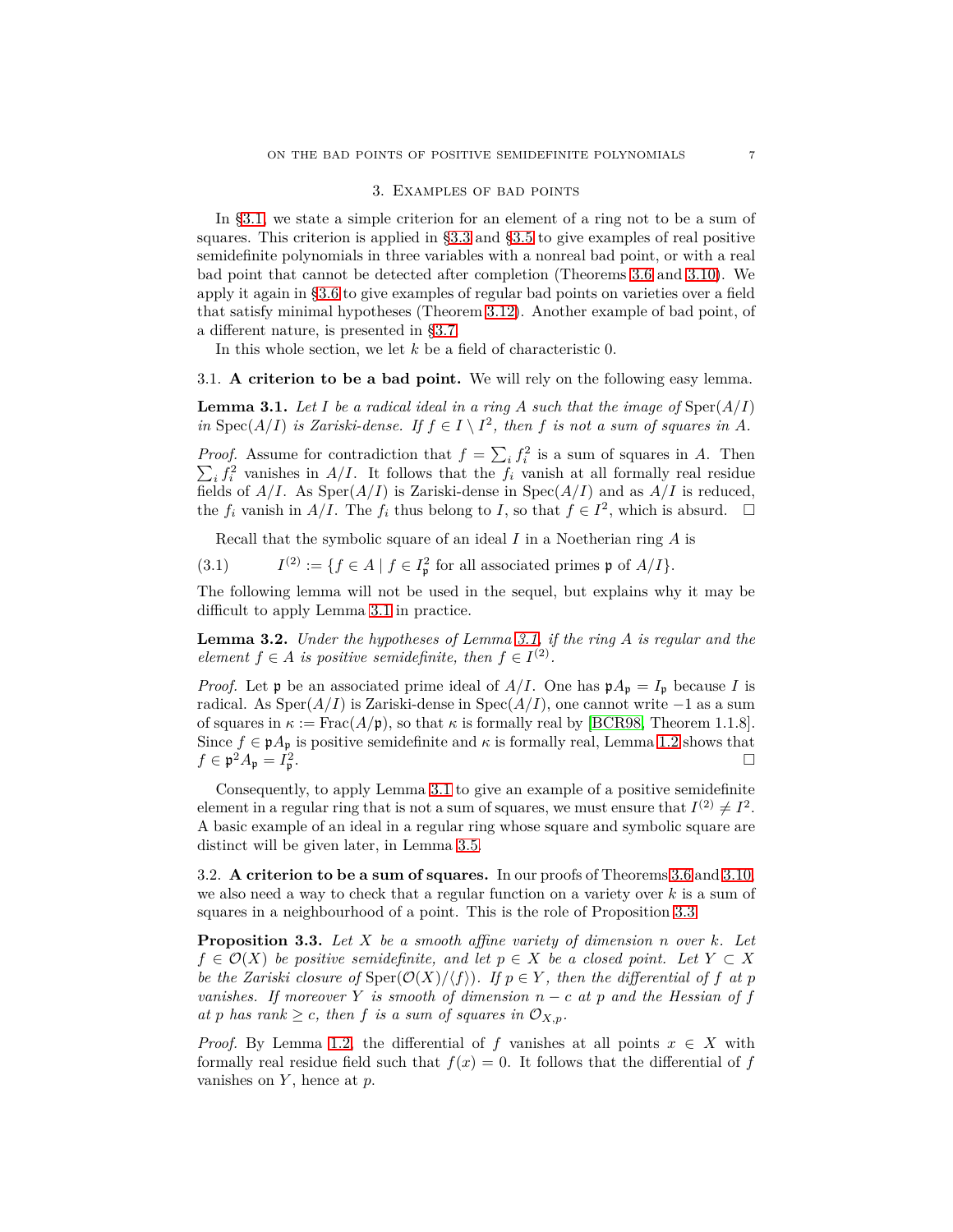Set  $A := \mathcal{O}_{X,p}$  and let  $I \subset A$  be the ideal of functions vanishing on  $\text{Sper}(A/\langle f \rangle)$ . As the generic points of *Y* are formally real by Lemma [1.1,](#page-3-4) we see that *I* is the ideal of the subscheme  $Y \times_X \text{Spec}(A)$  of  $\text{Spec}(A)$ .

Since *Y* is smooth of dimension  $n - c$  at *p*, the local ring  $B := A/I$  is regular of dimension  $n - c$ . We have seen above that the fraction field of *B* is formally real. As *f* is positive semidefinite, it follows from Lemma [1.2](#page-3-1) that the image of *f* in the localization  $A_I$  belongs to  $I^2A_I$ . We deduce from [\[ZS60,](#page-19-16) Appendix 6, Lemma 5] applied with  $\mathfrak{a} = I$  (or from [\[Hoc73,](#page-19-17) (2.1)]) that  $f \in I^2$ .

As *Y* is smooth at *p*, [\[Mat89,](#page-19-18) Theorem 30.3 (1) $\Rightarrow$  (2)] shows that *B* is 0-smooth over *k* in the sense of [\[Mat89,](#page-19-18) p. 193], hence that the natural surjections  $A/I^n \to B$ admit compatible sections for  $n \geq 1$ . This yields a section  $s : B \to \hat{A}_I$  of the quotient map  $\hat{A}_I \rightarrow \hat{A}_I/I = B$ . Let  $x_1, \ldots, x_c$  be generators of *I*. By [\[Eis95,](#page-19-19) Theorem 7.16], the section *s* induces a surjective morphism of *B*-algebras  $B[[x_1,\ldots,x_c]] \to \widehat{A}_I$ . As  $\widehat{A}_I$  is faithfully flat over *A* by [\[Mat89,](#page-19-18) Theorem 8.14], one may apply [\[Mat89,](#page-19-18) Theorem 15.1 (ii)] to show that  $\dim(\widehat{A}_I) \geq \dim(A) = n$ . Since  $B[[x_1,\ldots,x_c]]$  is integral of dimension *n*, the surjection  $B[[x_1,\ldots,x_c]] \to \widehat{A}_I$ is then necessarily an isomorphism.

We now argue as in the proof of [\[Sch01,](#page-19-6) Corollary 2.7]. By a theorem of Scheiderer [\[Sch01,](#page-19-6) Theorem 2.5], there exists an ideal *J* of *A* with radical *I* such that *f* is a sum of squares in *A* if it is a sum of squares in  $A/J$ . Since  $I^m \subset J$  for some m, the proposition will be proven if we check that  $f$  is a sum of squares in  $A/I^m$  for all  $m$ . We will show the stronger fact that *f* is a sum of squares in  $\hat{A}_I = B[[x_1, \ldots, x_c]]$ . We have seen above that  $f \in I^2 = \langle x_1, \ldots, x_c \rangle^2$ . Let  $\kappa$  be the residue field of *B*. Since the Hessian of *f* has rank  $\geq c$ , the image in  $\kappa[x_1,\ldots,x_c]$  of the quadratic term of f is a nondegenerate quadratic form. Applying Lemma [3.4](#page-7-2) below concludes.  $\square$ 

<span id="page-7-2"></span>**Lemma 3.4.** Let *B* be a local ring whose residue field  $\kappa$  is not of characteristic 2. *Let*  $f \in B[[x_1, \ldots, x_n]]$  *be positive semidefinite. If the lowest degree term of f is quadratic with nondegenerate image in*  $\kappa[x_1, \ldots, x_n]$ *, then f is a sum of squares.* 

*Proof.* Let  $h \in B[x_1, \ldots, x_n]$  be the quadratic term of *f*. By [\[Bae78,](#page-18-4) Chapter I, Proposition 3.4], we may assume after a suitable linear change of coordinates that  $h = \sum_{i=1}^{n} \alpha_i x_i^2$  for some invertible elements  $\alpha_i \in B$ . Since *f* is positive semidefinite, the  $\alpha_i$  are positive semidefinite, and Theorem [1.3](#page-3-3) allows us to write  $\alpha_i = \sum_j (\alpha_i^{(j)})$  $\binom{(j)}{i}$ <sup>2</sup> for some  $\alpha_i^{(j)} \in B$ . After maybe permuting the  $\alpha_i^{(j)}$ , we may ensure that  $\alpha_i^{(1)}$  is invertible in *B*. Choosing the  $\alpha_i^{(1)}x_i$  as new variables, we may finally assume that  $h - \sum_{i=1}^{n} x_i^2$  is a sum of squares in  $B[x_1, \ldots, x_n]$ . By Lemma [2.1](#page-4-0) applied with  $g = f - h$ , there exist  $a_1, \ldots, a_n$  in  $B[[x_1, \ldots, x_n]]$  with

$$
\sum_{i=1}^{n} x_i^2 + f - h = \sum_{i=1}^{n} (x_i + a_i)^2.
$$

<span id="page-7-0"></span>Combining these two facts shows that *f* is a sum of squares in  $B[[x_1, \ldots, x_n]]$ .  $\Box$ 

3.3. **A nonreal bad point.** As explained in [§3.1,](#page-6-2) we are in need of an ideal whose square and symbolic square differ. Lemma [3.5](#page-7-1) contains a simple example.

<span id="page-7-1"></span>**Lemma 3.5.** Let  $C \subset \mathbb{A}^3_k$  be the image of the morphism  $\nu : \mathbb{A}^1_k \to \mathbb{A}^3_k$  given by  $\nu(t) = (t^3, t^4, t^5)$ *. Define*  $I_C := \langle u^3 - vw, v^2 - uw, w^2 - u^2v \rangle \subset k[u, v, w]$  and consider *the polynomial*  $f_1 := u^5 + uv^3 + w^3 - 3u^2vw$ . *The following properties hold:*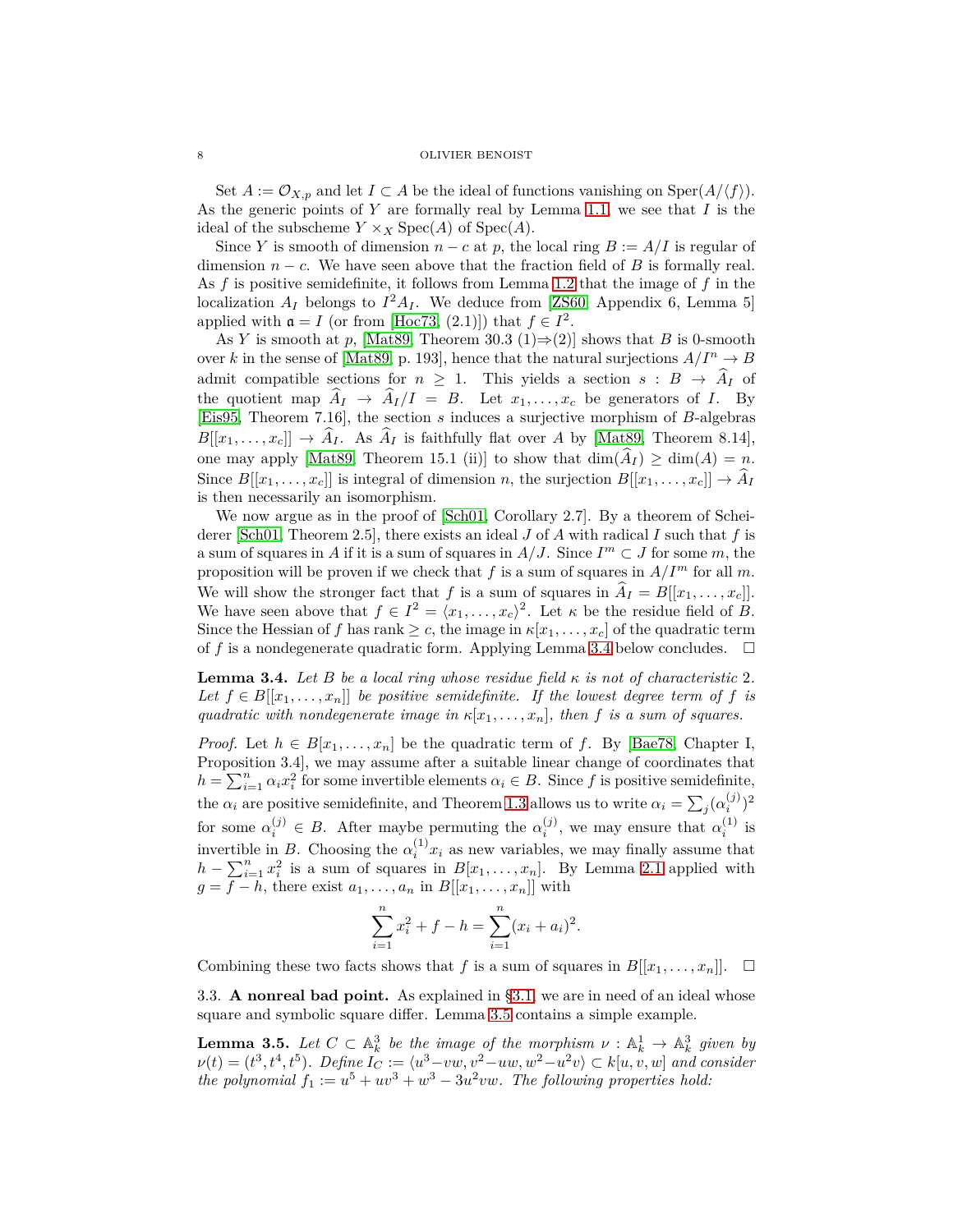- *(i)* The zero locus of  $I_C$  is the geometrically integral curve  $C \subset \mathbb{A}_k^3$ .
- *(ii) One has*  $f_1 \in I_C$ ,  $f_1 \notin I_{C,\langle u,v,w \rangle}^2$  *and*  $vf_1 \in I_C^2$ .

*Proof.* Since the morphism  $\nu$  is finite, its image is a closed subvariety  $C \subset \mathbb{A}_{k}^{3}$ , which is geometrically integral because so is  $\mathbb{A}_k^1$ . That its ideal is exactly  $I_C$  is explained in [\[Nor53,](#page-19-10) Example 3 p. 29]. This proves (i). As  $f_1(t^3, t^4, t^5) = 0$ , we see that  $f_1 \in I_C$ . To show that  $f_1 \notin I^2_{C, \langle u, v, w \rangle}$ , notice that in the development of an element of  $I_{C,\langle u,v,w\rangle}^2$  as a power series in *u*, *v* and *w*, no term of degree  $\leq 3$ may appear (this argument may be found in [\[Nor53,](#page-19-10) Example 3 p. 29]). The last assertion of (ii) follows from the identity

(3.2) 
$$
vf_1 = u(v^2 - uw)^2 + (w^2 - u^2v)(wv - u^3).
$$

<span id="page-8-1"></span>Now comes our first application of Lemma [3.1.](#page-6-3)

<span id="page-8-0"></span>**Theorem 3.6.** *Consider the ideal*  $\mathfrak{m} := \langle x, y, z^2 + 1 \rangle \subset \mathbb{R}[x, y, z]$ *. The polynomial*  $f := x^{10} + x^2y^6 + (z^2 + 1)^3 - 3x^4y^2(z^2 + 1)$ 

*is positive semidefinite. It is a sum of squares in*  $\mathbb{R}[x, y, z]_{\mathfrak{p}}$  *for all prime ideals*  $\mathfrak{p} \subset \mathbb{R}[x, y, z]$  *distinct from*  $\mathfrak{m}$ *, but it is not a sum of squares in*  $\mathbb{R}[x, y, z]_{\mathfrak{m}}$ *.* 

*Proof.* That *f* is positive semidefinite stems from the inequality between the arithmetic and the geometric means of  $x^{10}$ ,  $x^2y^6$  and  $(z^2+1)^3$ .

Let  $\psi$  :  $\mathbb{A}_{\mathbb{R}}^3 \to \mathbb{A}_{\mathbb{R}}^3$  be the morphism defined by  $\psi(x, y, z) = (x^2, y^2, z^2 + 1)$ . Since the pull-back morphism  $\psi^* : \mathbb{R}[u, v, w] \to \mathbb{R}[x, y, z]$  endows  $\mathbb{R}[x, y, z]$  with a structure of free  $\mathbb{R}[u, v, w]$ -module, the morphism  $\psi$  is finite flat. Let *C*, *I<sub>C</sub>* and *f*<sub>1</sub> be as in Lemma [3.5](#page-7-1) applied with  $k = \mathbb{R}$ . One has  $f = \psi^* f_1$ . Let  $\Gamma := \psi^{-1}(C) \subset \mathbb{A}_{\mathbb{R}}^3$ be the curve defined by the ideal

$$
I_{\Gamma} := \langle \psi^* I_C \rangle = \langle x^6 - y^2 (z^2 + 1), y^4 - x^2 (z^2 + 1), (z^2 + 1)^2 - x^4 y^2 \rangle \subset \mathbb{R}[x, y, z].
$$

Remark first that  $f \in I_{\Gamma}$  by Lemma [3.5](#page-7-1) (ii). By flatness of  $\psi$  and [\[Mat89,](#page-19-18) Theorem 7.5 (ii)], that  $f_1 \notin I^2_{C,\langle u,v,w \rangle}$  as proven in Lemma [3.5](#page-7-1) (ii) implies that  $f \notin I_{\Gamma,\mathfrak{m}}^2$ . Since  $\psi$  is finite flat and since *C* is geometrically integral by Lemma [3.5](#page-7-1) (i), the irreducible components of the curve  $\Gamma$  surject to *C*. For  $t \in \mathbb{R}_{>1}$ , the curve *C* is smooth at  $(t^3, t^4, t^5)$  and the morphism  $\psi$  is étale with only real points above  $(t^3, t^4, t^5)$ . We deduce that all the irreducible components of Γ contain a smooth real point. It follows that  $\Gamma(\mathbb{R})$  is Zariski-dense in  $\Gamma$  and, in view of Lemma [1.1,](#page-3-4) that the residue fields of the generic points of  $\Gamma$  are formally real. Moreover, as the curve  $\Gamma$  has no embedded point by flatness of  $\psi$  (see [\[Mat89,](#page-19-18) Theorem 23.2]), it is reduced. Applying Lemma [3.1](#page-6-3) with  $I = I_{\Gamma,\mathfrak{m}}$  now shows that f is not a sum of squares in  $\mathbb{R}[x, y, z]_{\mathfrak{m}}$ .

It remains to show that, if  $\mathfrak{p} \subset \mathbb{R}[x, y, z]$  is a prime ideal distinct from  $\mathfrak{m}$ , then *f* is a sum of squares in  $\mathbb{R}[x, y, z]_{\mathfrak{p}}$ . If  $\mathfrak{p}$  is not maximal, this follows from Theorem [1.4.](#page-3-2) From now on, we assume that  $\mathfrak p$  is maximal, and we let  $p \in \mathbb{A}_{\mathbb{R}}^3$  be the closed point associated with p.

We claim that  $\Gamma$  is the Zariski closure of  $\{(x_0, y_0, z_0) \in \mathbb{R}^3 \mid f(x_0, y_0, z_0) = 0\}.$ We have already seen that *f* vanishes on  $\Gamma$  and that  $\Gamma(\mathbb{R})$  is Zariski-dense in  $\Gamma$ . Conversely, if  $(x_0, y_0, z_0) \in \mathbb{R}^3$  is such that  $f(x_0, y_0, z_0) = 0$ , we deduce from the case of equality in the inequality between the arithmetic and the geometric means that  $x_0^{10} = x_0^2 y_0^6 = (z_0^2 + 1)^3$ . These equations imply that  $x_0 \neq 0$  hence that  $x_0^8 = y_0^6$ . One then easily verifies that  $(x_0, y_0, z_0)$  satisfies the defining equations of Γ, which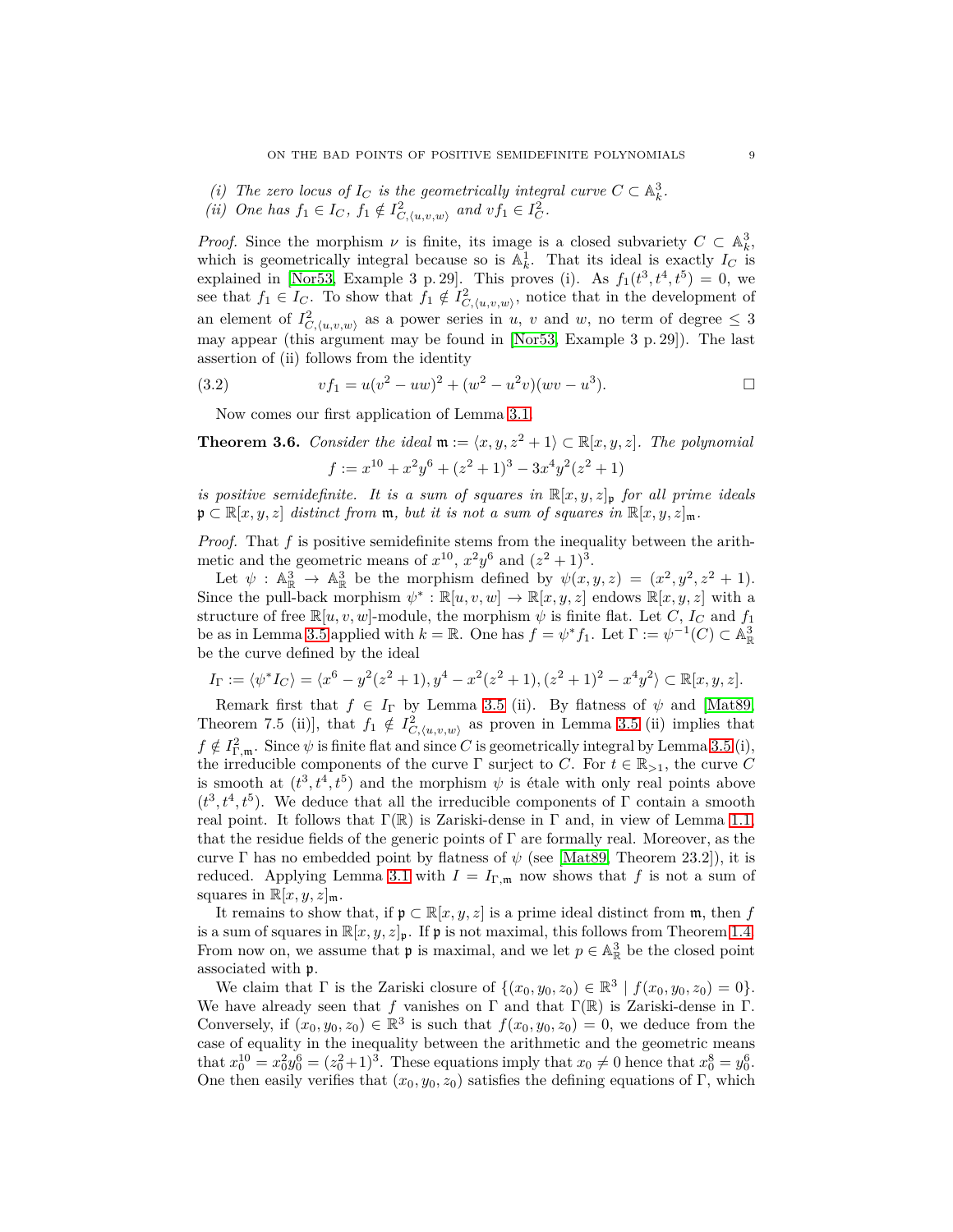proves the claim. By [\[BCR98,](#page-18-3) Theorem 7.2.3], the Zariski closure of the image of  $Sper(\mathbb{R}[x,y,z]/\langle f \rangle) \rightarrow Spec(\mathbb{R}[x,y,z]/\langle f \rangle)$  is also equal to Γ. If *p* does not belong to Γ, we deduce from Theorem [1.3](#page-3-3) that *f* is a sum of squares in  $\mathbb{R}[x, y, z]_{\mathfrak{p}}$ .

Assume from now on that *p* belongs to Γ. In this case, we show that *f* is a sum of squares in  $\mathbb{R}[x, y, z]_{\mathfrak{p}}$  by applying Proposition [3.3](#page-6-4) with  $X = \mathbb{A}_{\mathbb{R}}^3$ ,  $Y = \Gamma$ ,  $n = 3$ and *c* = 2. Let us verify its hypotheses. Let  $q \in \mathbb{A}_{\mathbb{R}}^3$  be the point associated with m. Note that  $p \neq q$  by hypothesis. The polynomials  $x^8 - y^6$  and  $x^{10} - (z^2 + 1)^3$  vanish on Γ and have independent differentials along  $\Gamma \setminus \{q\}$ . We deduce that Γ is smooth at *p*. Suppose for contradiction that the Hessian of *f* at *p* has rank  $\leq 1$ . Then

$$
\begin{pmatrix}\n\frac{\partial^2 f}{\partial x \partial y} & \frac{\partial^2 f}{\partial y^2} \\
\frac{\partial^2 f}{\partial x \partial z} & \frac{\partial^2 f}{\partial y \partial z}\n\end{pmatrix} = 144x^5 y^2 z (4y^4 + x^2 (z^2 + 1))
$$

vanishes at *p*. As the polynomials *x*, *y* and  $4y^4 + x^2(z^2+1)$  do not vanish on  $\Gamma \setminus \{q\}$ , we see that *z* vanishes at *p*. It follows that, at the point *p*, one has

<span id="page-9-0"></span>(3.3) 
$$
\begin{pmatrix} \frac{\partial^2 f}{\partial x^2} & \frac{\partial^2 f}{\partial x \partial y} \\ \frac{\partial^2 f}{\partial x \partial y} & \frac{\partial^2 f}{\partial y^2} \end{pmatrix} = \begin{pmatrix} 90x^8 + 2y^6 - 36x^2y^2 & 12xy^5 - 24x^3y \\ 12xy^5 - 24x^3y & 30x^2y^4 - 6x^4 \end{pmatrix},
$$

and this quantity must vanish at *p* by the hypothesis on the Hessian. Since *z* vanishes at *p*, the equations of  $\Gamma$  show that  $x^6 = y^2$  and  $y^4 = x^2$  at the point *p*. Combining this with [\(3.3\)](#page-9-0) shows that  $\begin{pmatrix} 56x^2y^2 & -12x^3y \\ 12x^3y & 24x^4 \end{pmatrix}$  $-12x^3y$  24 $x^4$ Ň  $= 1200x^6y^2$  vanishes at *p*. As neither *x* nor *y* vanish on  $\Gamma \setminus \{q\}$ , this is a contradiction. We may thus apply Proposition [3.3](#page-6-4) to complete the proof of the theorem.

<span id="page-9-1"></span>3.4. **Sums of squares in the completion.** In §[§3.4-](#page-9-1)[3.5,](#page-11-0) we use Lemma [3.1](#page-6-3) to prove Theorem [3.10.](#page-13-0) To do so, we construct an example of (*A, I, f*) as in Lemma [3.1,](#page-6-3) where *A* is local regular with maximal ideal **m** and *f* is positive semidefinite, such that f is moreover a sum of squares in  $\widehat{A}_{\mathfrak{m}}$ . If one requires the residue field of A to be formally real, this is not easy to achieve. This is the goal of Proposition [3.7](#page-9-2) in [§3.4](#page-9-1) and of Proposition [3.8](#page-11-1) in [§3.5.](#page-11-0) Let us first explain the principle of the argument of Proposition [3.7,](#page-9-2) where we ensure that f is a sum of squares in  $\widehat{A}_{\mathfrak{m}}$ .

Starting from the example of  $(A, I, f)$  with  $f \in I^{(2)} \setminus I^2$  given by Lemma [3.5,](#page-7-1) we add to  $f$  a lot of squares of elements of  $I$  so as to improve the chances that it is a sum of squares in  $A_{\mathfrak{m}}$ . This works well only if the multiplicities of the squares of the generators of *I* are low compared to the multiplicity of *f*, and we can only arrange this after a change of variables of relatively high degree. Making sure that  $Sper(A/I)$  remains Zariski-dense in  $Spec(A/I)$  only complicates the change of variables that we need to use. The verification that the resulting element *f* is indeed a sum of squares in  $A_{\mathfrak{m}}$  is computational since we do not know of a conceptual way to check it.

<span id="page-9-2"></span>**Proposition 3.7.** *There exist*  $f_2 \in k[x, y, z]$  *and an ideal*  $I_D \subset k[x, y, z]$  *such that:* 

- *(i)* The ideal  $I_D$  defines a geometrically integral curve  $D \subset \mathbb{A}_k^3$ .
- *(ii)* One has  $(0,0,0) \in D(k)$ . The curve  $D \setminus \{(0,0,0)\}$  has a smooth *k-point*.
- (iii) There exists  $h \in k[x, y, z]$  with  $f_2 \in I_D$ ,  $f_2 \notin I_{D, \langle x, y, z \rangle}^2$ ,  $h \notin I_D$  and  $hf_2 \in I_D^2$ .
- *(iv)* The polynomial  $f_2$  *is a sum of squares in*  $k[[x, y, z]].$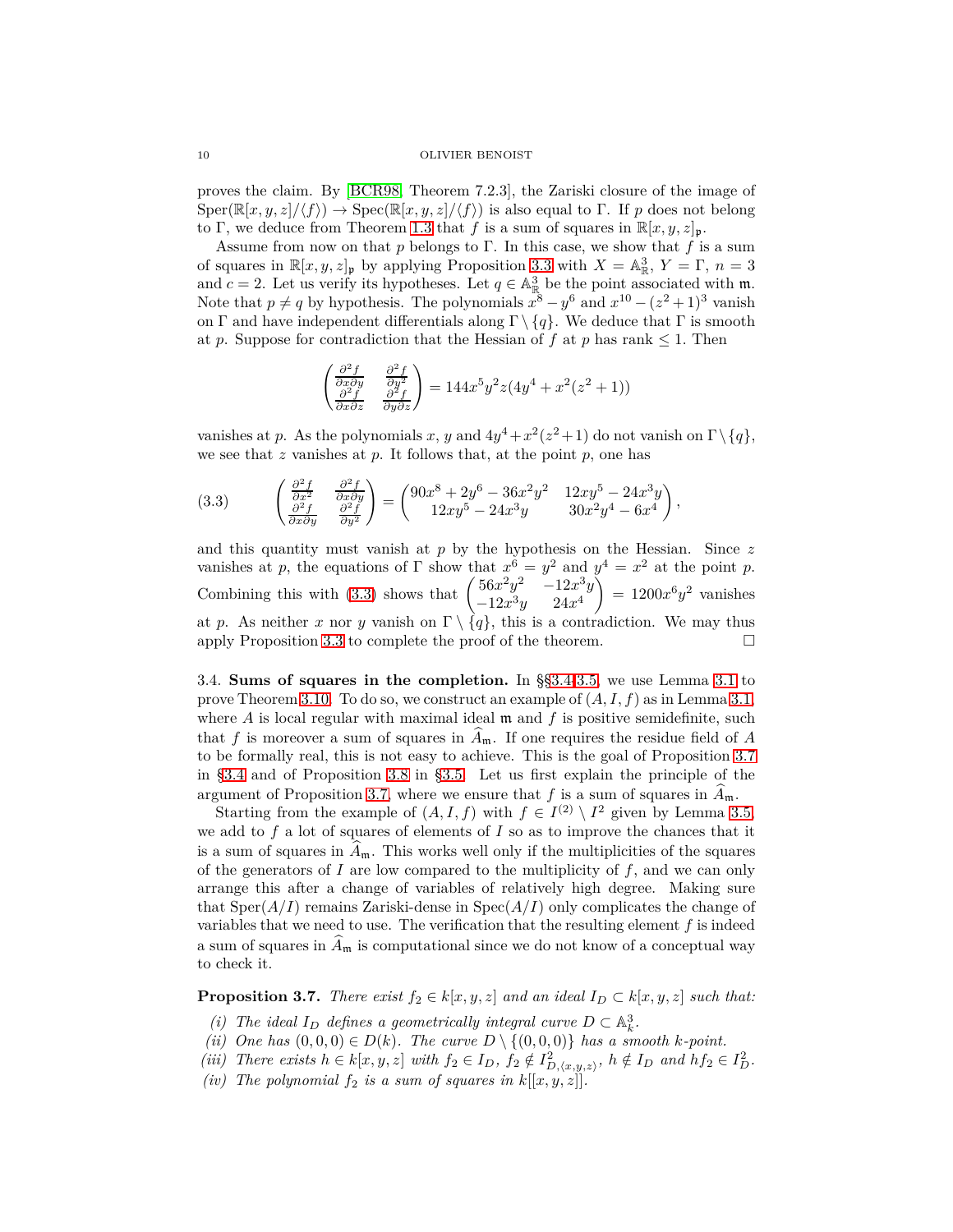*Proof.* Let  $\phi: \mathbb{A}_k^3 \to \mathbb{A}_k^3$  be defined by  $\phi(x, y, z) = (x^2, y^8 - y^{10} + y^{11}, -z^2 + 2z^3)$ . Since the pull-back morphism  $\phi^* : k[u, v, w] \to k[x, y, z]$  endows  $k[x, y, z]$  with a structure of free  $k[u, v, w]$ -module, the morphism  $\phi$  is finite flat.

Let  $I_C$ , *C* and  $f_1$  be as in Lemma [3.5.](#page-7-1) Let  $D := \phi^{-1}(C) \subset \mathbb{A}^3_k$  be defined by the ideal  $I_D := \langle \phi^* I_C \rangle \subset k[x, y, z]$ . Let  $\overline{k}$  be an algebraic closure of *k*. Since  $\phi$  is flat, the curve  $D$  has no embedded point (see [\[Mat89,](#page-19-18) Theorem 23.2]). To prove (i), it thus suffices to show that  $D_{\overline{k}}$  is irreducible and generically reduced, i.e., that its total ring of fractions

$$
F:=\overline{k}(t)[x,y,z]/\langle x^2-t^3,y^{11}-y^{10}+y^8-t^4,2z^3-z^2-t^5\rangle
$$

is a field. One has  $F = \overline{k}(s)[y, z]/\langle y^{11} - y^{10} + y^8 - s^8, 2z^3 - z^2 - s^{10} \rangle$ , where  $s := x/t$ . Since  $2z^3 - z^2$  is not a nontrivial power in  $\overline{k}(z)$ , we see that  $2z^3 - z^2 - s^{10}$ is irreducible in  $\overline{k}(z)[s]$ , hence in  $\overline{k}(s)[z]$  by Gauss's lemma. The same reasoning shows that  $y^{11} - y^{10} + y^8 - s^8$  is irreducible in  $\overline{k}(s)[y]$ . The two field extensions  $K := \overline{k}(s)[z]/\langle 2z^3 - z^2 - s^{10} \rangle$  and  $L := \overline{k}(s)[y]/\langle y^{11} - y^{10} + y^8 - s^8 \rangle$  of  $\overline{k}(s)$  have coprime degree. Their tensor product  $F = K \otimes_{\overline{k}(s)} L$  is thus a field. This proves (i).

One checks that  $(0,0,0)$  and  $(1,1,1)$  belong to  $D(k)$ . Since  $\phi(1,1,1) = (1,1,1)$ is a smooth point of *C*, and since  $\phi$  is étale at  $(1,1,1)$ , we see that  $(1,1,1)$  is a smooth *k*-point of *D*. We have checked (ii).

Let  $\hat{y} \in k[[y]]$  be the element such that  $\hat{y}^8 = y^8 - y^{10} + y^{11}$  and  $\hat{y} - y \in \langle y^2 \rangle$ . Similarly, let  $\hat{z} \in k[[z]]$  be such that  $\hat{z}^2 = z^2 - 2z^3$  and  $\hat{z} - z \in \langle z^2 \rangle$ . For esthetic purposes, we also set  $\hat{x} := x$ . With this notation, one can write

(3.4) 
$$
I_D = \langle \hat{x}^6 + \hat{y}^8 \hat{z}^2, \hat{y}^{16} + \hat{x}^2 \hat{z}^2, \hat{z}^4 - \hat{x}^4 \hat{y}^8 \rangle,
$$

where the generators indeed belong to  $k[x, y, z]$  since they only depend on  $\hat{y}$  and  $\hat{z}$ through  $\hat{y}^8$  and  $\hat{z}^2$ . For the same reason, the element defined as

<span id="page-10-0"></span>
$$
f_2 := -y^6 \phi^* f_1 + 2(\hat{x}^6 + \hat{y}^8 \hat{z}^2)^2 + y^4 (\hat{y}^{16} + \hat{x}^2 \hat{z}^2)^2 + (\hat{z}^4 - \hat{x}^4 \hat{y}^8)^2,
$$

belongs to  $k[x, y, z]$  (we note that  $\phi^* f_1 = \hat{x}^{10} + \hat{x}^2 \hat{y}^{24} + \hat{z}^6 - 3 \hat{x}^4 \hat{y}^8 \hat{z}^2$ ).

To see that  $f_2 \in I_D$ , combine Lemma [3.5](#page-7-1) (ii) and [\(3.4\)](#page-10-0). Assume for contradiction that  $f_2 \in I_{D,(x,y,z)}^2$ . Then, in view of [\(3.4\)](#page-10-0), one has  $y^6 \phi^* f_1 \in I_{D,(x,y,z)}^2$ . This is absurd, because the monomial  $\hat{y}^6 \hat{z}^6$  appears in the development of  $y^6 \phi^* f_1$  as a power series in  $\hat{x}$ ,  $\hat{y}$  and  $\hat{z}$ , but not in the development of any element of  $I_{D,\langle x,y,z\rangle}^2$ as a power series in  $\hat{x}$ ,  $\hat{y}$  and  $\hat{z}$  (as [\(3.4\)](#page-10-0) shows). Choose  $h := y^8 - y^{10} + y^{11}$ . One has  $h \notin I_D$  since  $h(1,1,1) = 1 \neq 0$ . But  $h\phi^* f_1 = \phi^*(vf_1) \in I_D^2$  by Lemma [3.5](#page-7-1) (ii), so that  $hf_2 \in I_D^2$  in view of [\(3.4\)](#page-10-0). We have verified assertion (iii).

To prove assertion (iv), we use a decomposition  $f_2 = g + g' + g''$  in the ring  $k[[x, y, z]] = k[[\hat{x}, \hat{y}, \hat{z}]]$ . We choose

$$
g := -\hat{y}^6 \phi^* f_1 + (\hat{x}^6 + \hat{y}^8 \hat{z}^2)^2 + \hat{y}^4 (\hat{y}^{16} + \hat{x}^2 \hat{z}^2)^2,
$$

which is a sum of squares in  $k[[\hat{x}, \hat{y}, \hat{z}]]$  in view of the identity:  $g = (\hat{x}^2 - \hat{y}^6)^2(\hat{x}^8 + \hat{x}^6\hat{y}^6 + \hat{x}^4\hat{y}^{12} + \hat{x}^2\hat{y}^{18} + \hat{y}^{24} + 2\hat{x}^2\hat{y}^8\hat{z}^2) + \hat{z}^2\hat{y}^4(\hat{x}^4 + \hat{y}^2\hat{z}^2)(\hat{y}^{10} + \hat{z}^2).$ We also set

<span id="page-10-1"></span>
$$
g' := (y^4 - \hat{y}^4)(\hat{y}^{16} + \hat{x}^2 \hat{z}^2)^2,
$$

which is a sum of squares in  $k[[\hat{x}, \hat{y}, \hat{z}]]$ , because  $y^4 - \hat{y}^4 - \hat{y}^6/4$  is a square in  $k[[\hat{y}]]$ as its lowest degree term is  $\hat{y}^6/4$ . We finally define:

(3.5) 
$$
g'' := (\hat{y}^6 - y^6)\phi^* f_1 + (\hat{x}^6 + \hat{y}^8 \hat{z}^2)^2 + (\hat{z}^4 - \hat{x}^4 \hat{y}^8)^2.
$$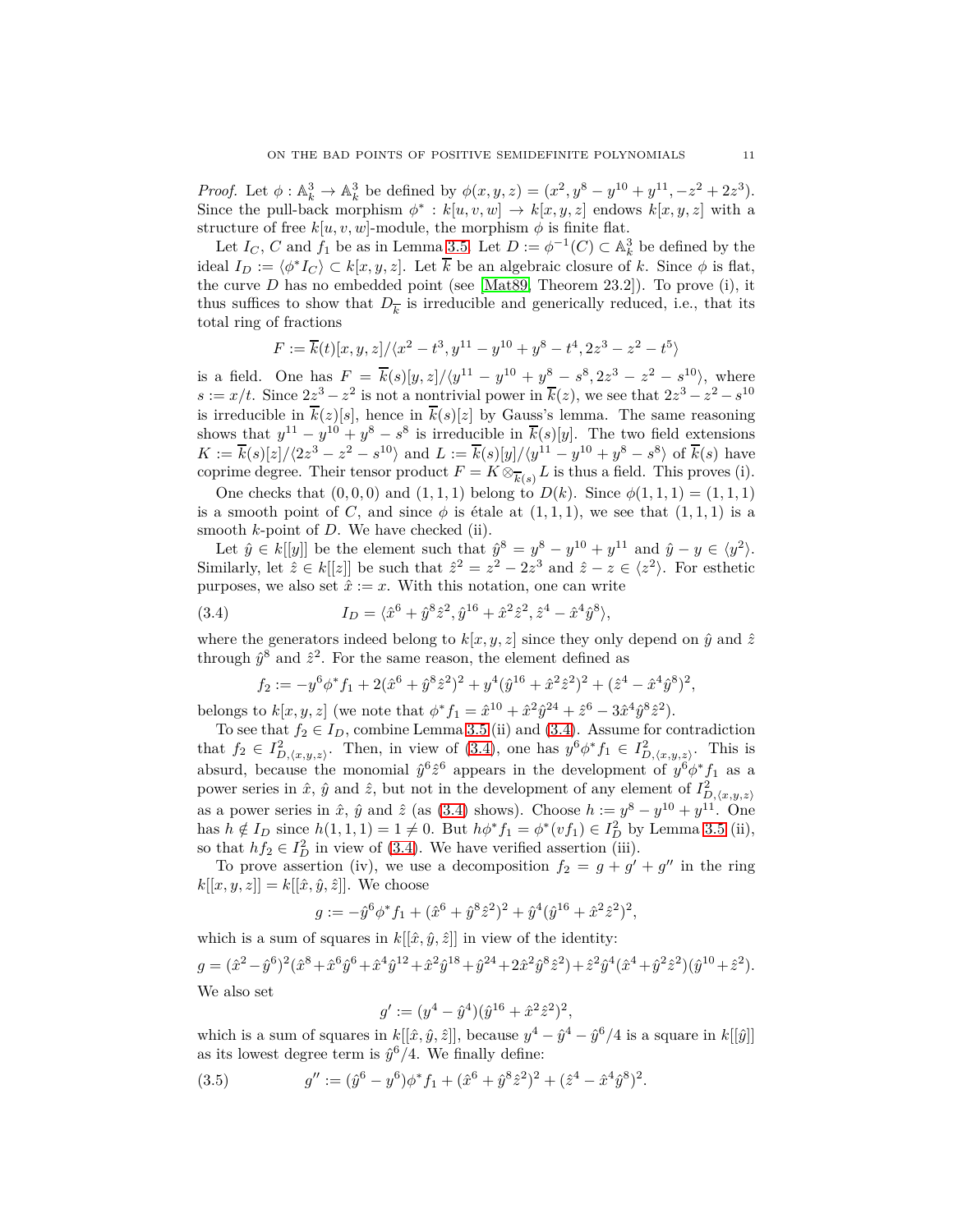To see that  $g''$  is a sum of squares in  $k[[\hat{x}, \hat{y}, \hat{z}]]$ , we note that  $\hat{y}^6 - y^6 = -\alpha \hat{y}^8$  for some  $\alpha \in k[[\hat{y}]]$  whose constant term is equal to 3/4. Pulling back equation [\(3.2\)](#page-8-1) by the morphism  $\phi$  and combining it with [\(3.5\)](#page-10-1) yields the identity

$$
g'' = \alpha (\hat{x}^2(\hat{y}^{16} + \hat{x}^2\hat{z}^2)^2 - (\hat{z}^4 - \hat{x}^4\hat{y}^8)(\hat{x}^6 + \hat{y}^8\hat{z}^2)) + (\hat{x}^6 + \hat{y}^8\hat{z}^2)^2 + (\hat{z}^4 - \hat{x}^4\hat{y}^8)^2,
$$

which we rewrite as

$$
g'' = \alpha \hat{x}^2 (\hat{y}^{16} + \hat{x}^2 \hat{z}^2)^2 + (\hat{x}^6 + \hat{y}^8 \hat{z}^2 - \alpha/2(\hat{z}^4 - \hat{x}^4 \hat{y}^8))^2 + (1 - \alpha^2/4)(\hat{z}^4 - \hat{x}^4 \hat{y}^8)^2.
$$

In the latter expression, all terms are sums of squares in  $k[[\hat{x}, \hat{y}, \hat{z}]]$ . Indeed, the power series  $\alpha$  and  $(1 - \alpha^2/4)$  are sums of squares in  $k[[\hat{y}]]$  since their constant terms  $3/4$  and  $55/64$  are sums of squares in  $\mathbb{Q}$ , hence in *k*.

<span id="page-11-0"></span>3.5. **Bad points cannot be tested formally.** In Proposition [3.8,](#page-11-1) we modify the polynomial constructed in Proposition [3.7](#page-9-2) so as to make it positive semidefinite. We argue geometrically, on a well-chosen affine birational model of  $\mathbb{A}_k^3$ .

<span id="page-11-1"></span>**Proposition 3.8.** *There exist*  $f_3 \in k[x, y, z]$  *and an ideal*  $I_D \subset k[x, y, z]$  *such that:* 

- *(i)* The ideal  $I_D$  defines a geometrically integral curve  $D \subset \mathbb{A}_k^3$ .
- *(ii)* One has  $(0,0,0) \in D(k)$ . The curve  $D \setminus \{(0,0,0)\}$  has a smooth *k-point*.
- (*iii*) The polynomial  $f_3$  *is positive semidefinite and totally positive on*  $\mathbb{A}_k^3 \setminus D$ .
- (*iv*) One has  $f_3 \in I_D$  and  $f_3 \notin I_{D,\langle x,y,z \rangle}^2$ .
- *(v)* The polynomial  $f_3$  is a sum of squares in  $k[[x, y, z]]$ .
- *(vi)* The polynomial  $f_3$  *is a sum of squares in*  $\mathcal{O}_{\mathbb{A}_k^3,p}$  *for all*  $p \in \mathbb{A}_k^3 \setminus \{(0,0,0)\}.$

*Proof.* We may assume that  $k = \mathbb{Q}$  since the general case follows by extending the scalars (use  $[Mat89, Theorem 7.5 (ii)]$  to check that the second part of (iv) remains valid). Let  $f_2$ ,  $I_D$  and  $D$  be as in Proposition [3.7](#page-9-2) applied with  $k = \mathbb{Q}$ . Define  $o := (0,0,0) \in D(\mathbb{Q})$ . Assertions (i) and (ii) are exactly Proposition [3.7](#page-9-2) (i) and (ii). We fix a smooth  $\mathbb{Q}$ -point *q* of  $D \setminus \{o\}.$ 

Let  $\overline{D}$  be the closure of *D* in  $\mathbb{P}^3_{\mathbb{Q}}$ . Resolving the singularities of  $\overline{D} \setminus \{o\}$  as in [\[Liu02,](#page-19-20) Chapter 8, Proposition 1.26] shows the existence of a composition of blowups at closed points  $\mathbb{P}^3 \to \mathbb{P}^3_{\mathbb{Q}}$  that is an isomorphism above  $\mathbb{A}^3_{\mathbb{Q}}$  and such that *o* is the only singular point of the strict transform  $\tilde{D} \subset \tilde{\mathbb{P}}^3$  of  $\overline{D}$ . Choose a very ample line bundle  $\mathcal L$  on  $\mathbb P^3$  and a basis  $(\sigma_i)$  of  $H^0(\mathbb P^3, \mathcal L)$ , and define *U* to be the complement in  $\tilde{\mathbb{P}}^3$  of the ample divisor  $\{\sum_i \sigma_i^2 = 0\}$ . Then  $U \subset \tilde{\mathbb{P}}^3$  is an affine open subset such that  $U(\mathbb{R}) = \mathbb{P}^3(\mathbb{R})$ . Define  $Z := \tilde{D} \cap U \subset U$  and let  $I_Z \subset \mathcal{O}(U)$  be the ideal of *Z*.

Notice that  $o \in Z(\mathbb{Q})$ . View  $f_2$  as a rational function on *U* that is well-defined at  $o \in U(\mathbb{Q})$ . Hence, there exists  $a \in \mathcal{O}(U)$  nonzero at *o* such that  $af_2 \in \mathcal{O}(U)$ . Let  $b_1, \ldots, b_m \in \mathcal{O}(U)$  be generators of  $I_Z$ , and define:

<span id="page-11-2"></span>(3.6) 
$$
g := a^2 f_2 + \lambda^2 \cdot \sum_{i=1}^m b_i^2 \in \mathcal{O}(U),
$$

where  $\lambda \in \mathbb{Q}$  is to be chosen later.

We claim that, for all  $p \in U(\mathbb{R})$ , and for all  $\lambda \in \mathbb{Q}$  big enough, there exists a neighbourhood  $\Omega_p$  of *p* in  $U(\mathbb{R})$  such that *g* is nonnegative on  $\Omega_p$ . We distinguish three cases. If  $p \notin Z(\mathbb{R})$ , then *g* is nonnegative at *p* for  $\lambda \gg 0$  since one of the  $b_i$  does not vanish at p. If  $p = o$ , then  $f_2$  is nonnegative in a neighbourhood of  $p \in U(\mathbb{R})$  by Proposition [3.7](#page-9-2) (iv) and Lemma [2.6,](#page-5-2) so that any  $\lambda \geq 0$  works.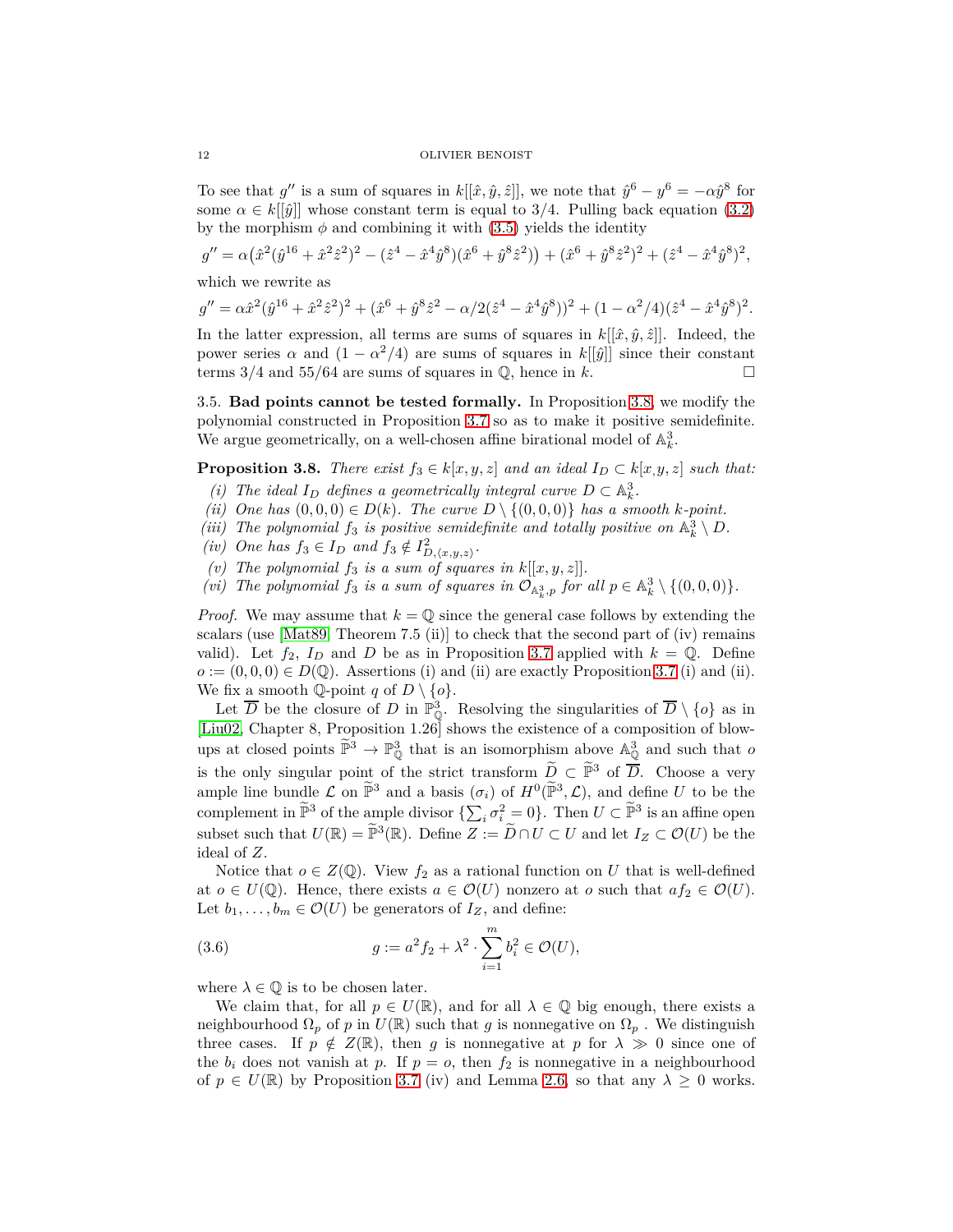If  $p \in Z(\mathbb{R})$  is distinct from *o*, then it is a smooth point of  $Z_{\mathbb{R}}$ . Consequently, after maybe permuting the  $b_i$ , we may assume that there exists  $b' \in \mathcal{O}(U)$  such that  $(b_1, b_2, b')$  forms a regular system of parameters in  $\mathcal{O}_{U_{\mathbb{R}},p} \simeq \mathbb{R}[[b_1, b_2, b']]$  and such that the ideal  $J := I_Z \cdot \mathcal{O}_{U_R, p} \subset \mathcal{O}_{U_R, p}$  is generated by  $b_1$  and  $b_2$ . The last two assertions of Proposition [3.7](#page-9-2) (iii) imply that  $f_2$ , hence also  $g$ , vanish at the generic point of the spectrum of the ring  $\hat{\mathcal{O}}_{U_{\mathbb{R}},p}/J^2$ , hence vanish in  $\hat{\mathcal{O}}_{U_{\mathbb{R}},p}/J^2$  by [ $ZS60$ , Appendix 6, Lemma 5] (or by  $[Hoc73, (2.1)]$ ). As a consequence, there exist  $\alpha, \beta, \gamma \in \mathbb{R}[[b_1, b_2, b']]$  with  $g = \alpha b_1^2 + \beta b_1 b_2 + \gamma b_2^2$  in  $\mathbb{R}[[b_1, b_2, b']]$ . If  $\lambda \gg 0$ , the constant terms of both  $\alpha$  and  $\gamma - \beta^2/(4\alpha)$  are positive, so that there exist  $\delta, \varepsilon \in \mathbb{R}[[b_1, b_2, b']]$  such that  $\delta^2 = \alpha$  and  $\varepsilon^2 = \gamma - \beta^2/(4\alpha)$ . We may then write  $g = (\delta b_1 + \beta b_2/(2\delta))^2 + (\varepsilon b_2)^2$  in R[[*b*<sub>1</sub>*, b*<sub>2</sub>*, b'*]]. Lemma [2.6](#page-5-2) thus shows that *g* is nonnegative in a neighbourhood  $\Omega_p$  of *p* in  $\widetilde{U}(\mathbb{R})$ . The claim is proved.

Since  $U(\mathbb{R}) = \mathbb{P}^3(\mathbb{R})$  is compact, it is covered by finitely many of the  $\Omega_p$ . Consequently, for  $\lambda \gg 0$ , the function *g* is nonnegative on  $U(\mathbb{R})$ . We fix such a  $\lambda$ . In view of [\[BCR98,](#page-18-3) Theorem 7.2.3], the element  $g \in \mathcal{O}(U_{\mathbb{R}})$  is positive semidefinite. As  $\mathbb{R}$ is the only real closure of  $\mathbb{Q}$ , we deduce that  $g \in \mathcal{O}(U)$  is positive semidefinite.

View [\(3.6\)](#page-11-2) as an identity in  $\mathcal{O}_{U,o} = \mathbb{Q}[x,y,z]_{\langle x,y,z\rangle}$ . Choose  $a' \in \mathbb{Q}[x,y,z]$  that does not vanish at *o* such that *a*'*a* and the *a*'*b*<sub>*i*</sub> all belong to  $\mathbb{Q}[x, y, z]$ . Let  $b'_1, \ldots, b'_{m'} \in \mathbb{Q}[x, y, z]$  be generators of  $I_D$ . Define

<span id="page-12-0"></span>(3.7) 
$$
f_3 := (a')^2 g + \sum_{i=1}^{m'} (b'_i)^2 \in \mathbb{Q}[x, y, z].
$$

Since  $g \in \mathcal{O}(U)$  is positive semidefinite, we see that  $(a')^2 g$  is positive semidefinite as an element of  $\mathbb{Q}(x, y, z)$ , hence as an element of  $\mathbb{Q}[x, y, z]$  by Lemma [1.1.](#page-3-4) Assertion (iii) follows at once from [\(3.7\)](#page-12-0).

Assertions (iv) and (v) are consequences of Proposition [3.7](#page-9-2) (iii) and (iv) and of the formulas  $(3.6)$  and  $(3.7)$  since  $a$  and  $a'$  do not vanish at  $o$ .

If  $p \in \mathbb{A}_{\mathbb{Q}}^3$  is not a closed point, then  $f_3$  is a sum of squares in  $\mathcal{O}_{\mathbb{A}_{\mathbb{Q}}^3,p}$  by Theo-rem [1.4](#page-3-2) and (iii). Let us check that  $f_3$  is a sum of squares in  $\mathcal{O}_{\mathbb{A}_Q^3,q}$ . To do so, we apply Proposition [3.3](#page-6-4) with  $X = \mathbb{A}_{\mathbb{R}}^3$ ,  $Y = D$ ,  $n = 3$  and  $c = 2$ . Let us verify its hypotheses. As *q* is a smooth Q-point of *D*, the function field of *D* is formally real by Lemma [1.1.](#page-3-4) Since f vanishes on D by (iv) and is totally positive on  $\mathbb{A}^3_{\mathbb{Q}} \setminus D$ by (iii), we see that *D* is the Zariski closure of  $\text{Sper}(\mathbb{Q}[x,y,z]/\langle f \rangle)$ . As  $(a')^2g$  is positive semidefinite and vanishes at *q*, its differential at *q* vanishes and its Hessian at *q* is positive semidefinite (see Lemma [1.2\)](#page-3-1). Hence, by [\(3.7\)](#page-12-0) and smoothness of *D* at *q*, the Hessian of  $f_3$  at *q* is positive semidefinite of rank  $\geq 2$ .

By the above, there are only finitely many closed points  $p_1, \ldots, p_r$  in  $\mathbb{A}^3_{\mathbb{Q}} \setminus \{o\},$ all distinct from *q*, such that  $f_3$  is not a sum of squares in  $\mathcal{O}_{\mathbb{A}_Q^3,p}$ . By Lemma [3.9](#page-12-1) below, there exists a birational morphism  $\pi : \mathbb{A}^3_{\mathbb{Q}} \to \mathbb{A}^3_{\mathbb{Q}}$  such that *o* and *q* are in the open subset over which  $\pi$  is an isomorphism, and such that none of the  $p_i$  are in the image of  $\pi$ . After a change of coordinates, we may assume that  $\pi(o) = (o)$ . After replacing  $f_3$ ,  $q$  and  $D$  with  $\pi^* f_3$ ,  $\pi^{-1}(q)$  and the strict transform of  $D$  by  $\pi$ , properties (i), (ii), (iii), (iv) and (v) are still verified, and (vi) now holds.  $\Box$ 

<span id="page-12-1"></span>**Lemma 3.9.** *Fix*  $n \geq 2$ *. Let*  $p_1, \ldots, p_r, q_1, \ldots, q_s \in \mathbb{A}^n_k$  *be distinct closed points. Then there exists a birational morphism*  $\pi$  :  $\mathbb{A}^n_k \to \mathbb{A}^n_k$  such that the  $p_i$  are not in *the image of*  $\pi$  *and the*  $q_j$  *are in the open subset above which*  $\pi$  *is an isomorphism.*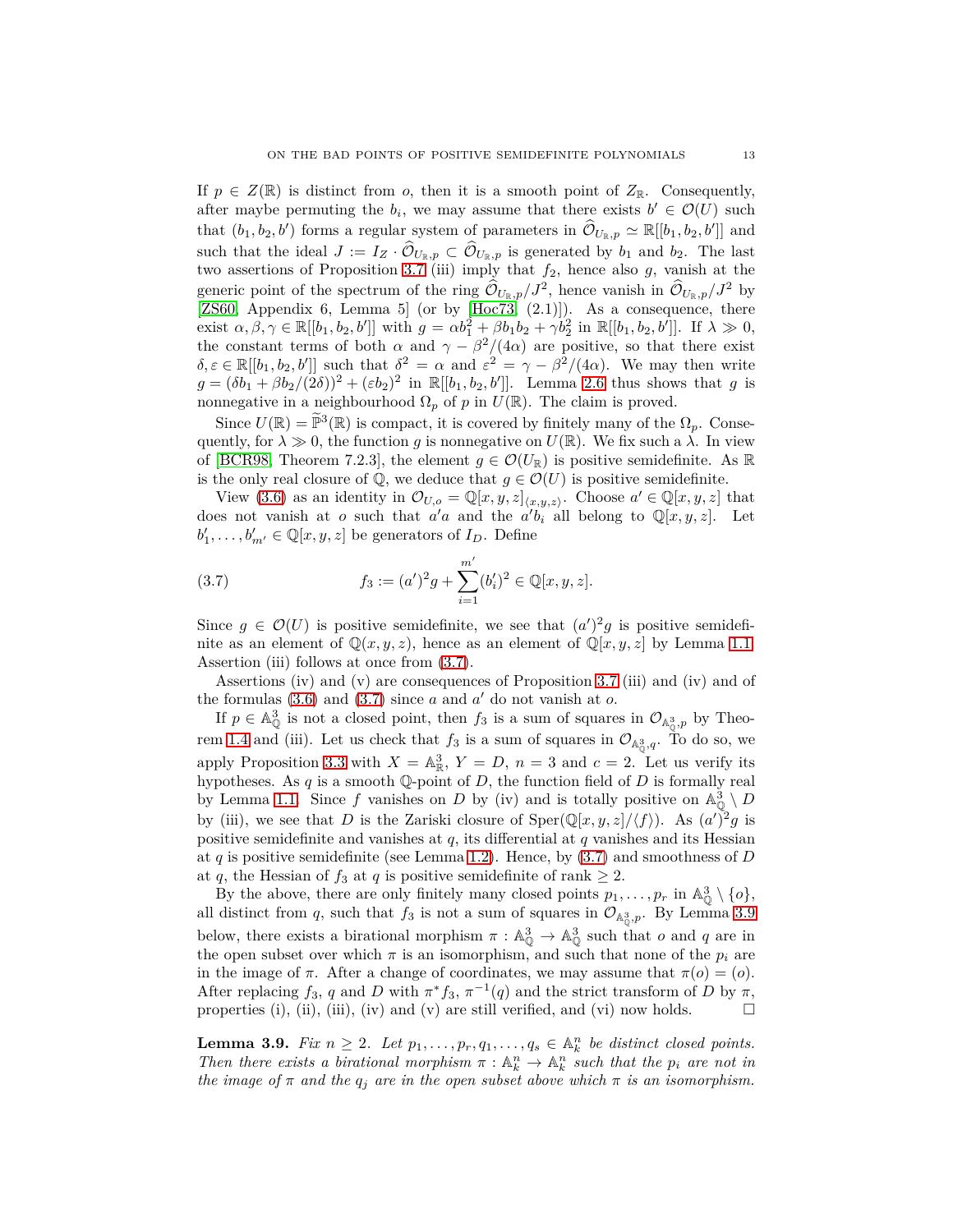*Proof.* Arguing by induction on  $r$ , we may assume that  $r = 1$ . After a general linear change of coordinates, we may assume that the first coordinate of  $p_1$  is distinct from the first coordinates of each of the  $q_i$ , and that the *n*-th coordinate of  $p_1$  is nonzero. Let  $P$  be the minimal polynomial of the first coordinate of  $p_1$ . Then one may define  $\pi$  by setting  $\pi(x_1, ..., x_n) = (x_1, ..., x_{n-1}, P(x_1)x_n)$ .

We may now give our second application of Lemma [3.1.](#page-6-3)

<span id="page-13-0"></span>**Theorem 3.10.** *There exists a positive semidefinite polynomial*  $f \in \mathbb{R}[x, y, z]$  *that is a sum of squares in*  $\mathbb{R}[[x, y, z]]$  *and in*  $\mathbb{R}[x, y, z]$ <sub>p</sub> *for all prime ideals*  $\mathfrak{p} \subset \mathbb{R}[x, y, z]$ *distinct from*  $\langle x, y, z \rangle$ , but that is not a sum of squares in  $\mathbb{R}[x, y, z]_{\langle x, y, z \rangle}$ *.* 

*Proof.* Let  $f_3$ ,  $I_D$  and  $D$  be as in Proposition [3.8](#page-11-1) applied with  $k = \mathbb{R}$ . Set  $f := f_3$ . In view of Proposition [3.8](#page-11-1) (iii), (v) and (vi), we only need to show that *f* is not a sum of squares in  $\mathbb{R}[x, y, z]_{\langle x, y, z \rangle}$ .

Proposition [3.8](#page-11-1) (i) and (ii) and Lemma [1.1](#page-3-4) imply that the function field of *D* is formally real. In view of Proposition [3.8](#page-11-1) (i) and (iv), one may apply Lemma [3.1](#page-6-3) with  $I = I_D$  to show that f is not a sum of squares in  $\mathbb{R}[x, y, z]_{\langle x, y, z \rangle}$ . .

<span id="page-13-2"></span>3.6. **Bad points on varieties.** We extend the example of Proposition [3.8](#page-11-1) first to higher dimensions in Proposition [3.11,](#page-13-3) then to arbitrary varieties in Theorem [3.12.](#page-13-1)

<span id="page-13-3"></span>**Proposition 3.11.** *For all*  $n \geq c \geq 3$ *, there exist*  $f_4 \in k[x_1, \ldots, x_n]$  *and an ideal*  $I_Z \subset k[x_1, \ldots, x_n]$  *such that, setting*  $W := \{(0, \ldots, 0)\} \times \mathbb{A}_k^{n-c} \subset \mathbb{A}_k^n$ , *one has:* 

- *(i)* The variety  $Z$  ⊂  $\mathbb{A}_k^n$  defined by  $I_Z$  is geometrically integral of dimension  $n - c + 1$  *and contains W. The variety*  $Z \setminus W$  *has a smooth k-point.*
- *(ii)* Let  $\eta$  be the generic point of W. One has  $f_4 \in I_Z$  and  $f_4 \notin I_{Z,\eta}^2$ .
- *(iii)* The polynomial  $f_4$  is positive semidefinite and totally positive on  $\mathbb{A}_k^n \setminus Z$ .
- *(iv)* The polynomial  $f_4$  *is a sum of squares in*  $\mathcal{O}_{\mathbb{A}_k^n, \eta}$ *.*
- *(v)* The polynomial  $f_4$  is a sum of squares in  $\mathcal{O}_{\mathbb{A}_k^n, p}$  for all  $p \in \mathbb{A}_k^n \setminus W$ .

*Proof.* Let *f*3, *I<sup>D</sup>* and *D* be as in Proposition [3.8.](#page-11-1) We consider the subvariety  $Z := \{(0, \ldots, 0)\} \times D \times \mathbb{A}_k^{n-c}$  of  $\mathbb{A}_k^{c-3} \times \mathbb{A}_k^3 \times \mathbb{A}_k^{n-c} = \mathbb{A}_k^n$ , and we let  $I_Z$  be the ideal of *Z*. View  $f_3$  as a function on  $\mathbb{A}_k^{c-3} \times \mathbb{A}_k^3 \times \mathbb{A}_k^{n-c} = \mathbb{A}_k^n$  by pull-back from the second factor, and define  $f_4 := f_3 + \sum_{j=1}^{c-3} x_j^2$ . Assertions (i), (ii), (iii) and (iv) are consequences of Proposition [3.8.](#page-11-1) Assertion (v) follows from Proposition [3.8](#page-11-1) (vi) if  $p \notin \mathbb{A}_k^{c-3} \times \{(0, \ldots, 0)\} \times \mathbb{A}_k^{n-c}$  and from (iii) and Theorem [1.3](#page-3-3) if  $p \notin Z$ .

Now comes the main theorem of this section.

<span id="page-13-1"></span>**Theorem 3.12.** *Let*  $X$  *be an affine variety over*  $k$  *and let*  $x \in X$  *be a regular point.* Define  $A := \mathcal{O}_{X,x}$ *, with maximal ideal* **m***. Assume that*  $dim(A) \geq 3$  *and that* Frac(*A*) *is formally real. Then there exists*  $f \in \mathcal{O}(X)$  *such that:* 

- *(i)* The regular function f is a sum of squares in  $A_m$ .
- *(ii)* For all prime ideals  $\mathfrak{p} \neq \mathfrak{m}$  of A, the function f is a sum of squares in  $A_{\mathfrak{p}}$ .
- *(iii) But f is not a sum of squares in A.*

*Proof.* At any point of the proof, we may replace *X* by an affine open neighbourhood *V* ⊂ *X* of *x*. To see it, suppose that  $f \in \mathcal{O}(V)$  satisfies (i), (ii) and (iii). Choose  $f' \in \mathcal{O}(X)$  that does not vanish at *x* with the property that  $f'f \in \mathcal{O}(V)$  lifts to an element  $f'' \in \mathcal{O}(X)$ . Then  $f'f'' \in \mathcal{O}(X)$  also satisfies (i), (ii) and (iii) since  $(f'f'')|_V = (f'|_V)^2 f$ . As a consequence, we may assume X to be smooth and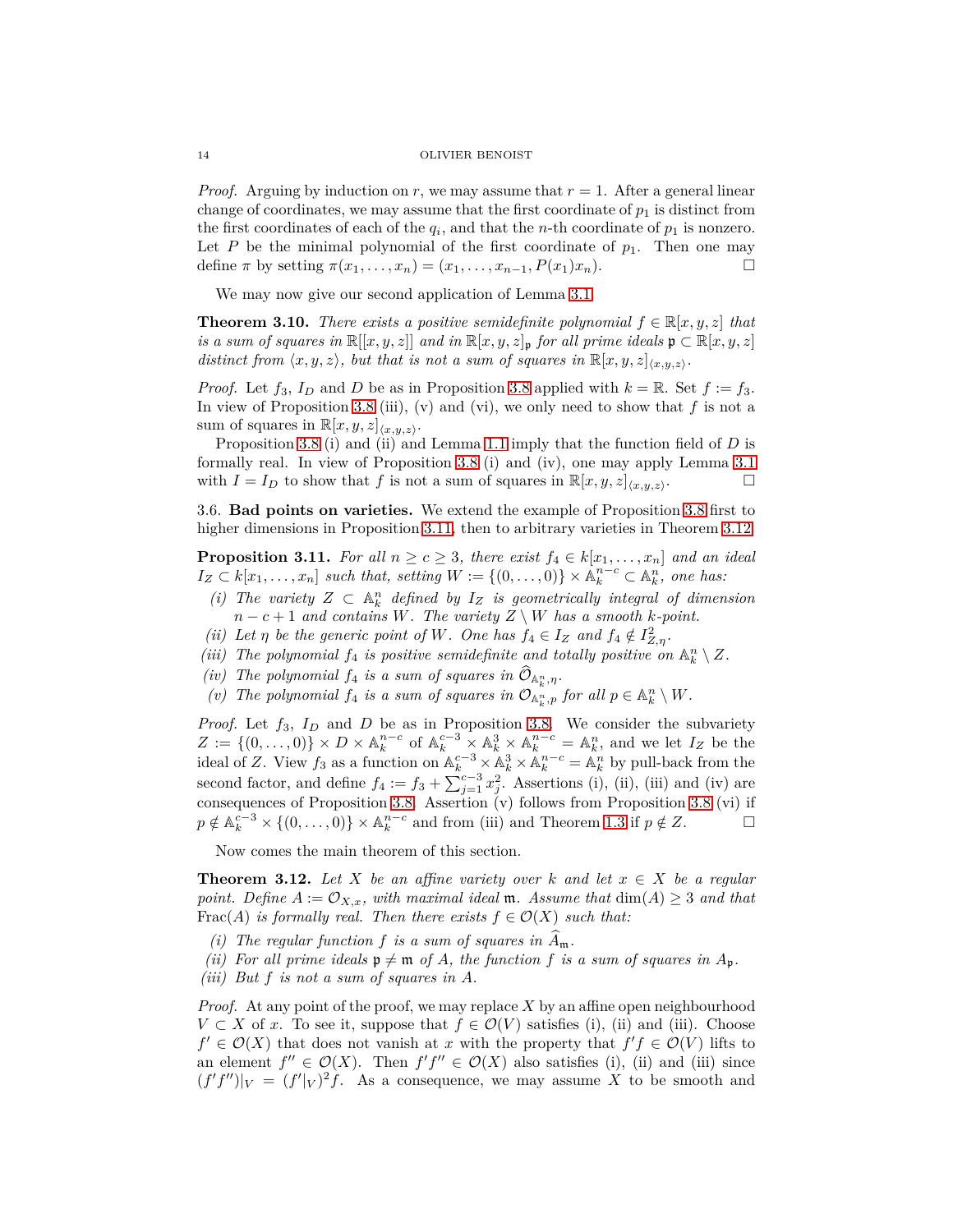irreducible. Replacing  $k$  with its algebraic closure in  $k(X)$ , we may assume that X is geometrically irreducible. We set  $n := \dim(X)$  and  $c := \dim(A)$ .

Let  $f_4$ , *Z* and *W* be as in Proposition [3.11](#page-13-3) and let  $q \in (Z \setminus W)(k)$  be a smooth *k*-point (see Proposition [3.11](#page-13-3) (i)). Let  $\overline{X}$  be a smooth projective compactification of *X*, let *Y*  $\subset \overline{X}$  be the closed integral subvariety whose generic point is *x*, and let  $\overline{Z}$  and  $\overline{W}$  be the closures of  $Z$  and  $W$  in  $\mathbb{P}_k^n$ . Choose homogeneous coordinates  $[y_1: \cdots : y_{n+1}]$  of  $\mathbb{P}_k^n$  with  $\overline{W} = \{y_1 = \cdots = y_c = 0\}$  and  $q = \{y_2 = \cdots = y_{n+1} = 0\}.$ 

By the Artin-Lang homomorphism theorem [\[BCR98,](#page-18-3) Theorem 4.1.2] applied over the real closure of  $k$  associated with the restriction of an ordering of  $Frac(A)$ , one may choose a closed point  $p \in X \setminus (Y \cap X)$  whose residue field is formally real.

Let *L* be a very ample line bundle on  $\overline{X}$ . Choose  $e \gg 0$ , and let  $\sigma_1, \ldots, \sigma_{n+1}$ be sections in  $H^0(\overline{X}, \mathcal{L}^{\otimes e})$  such that  $\sigma_1, \ldots, \sigma_c$  vanish on *Y*, such that  $\sigma_2, \ldots, \sigma_{n+1}$ vanish on *p*, and that are general among the sections satisfying these properties.

## <span id="page-14-0"></span>**Lemma 3.13.** *The following holds:*

- *(a) The formula*  $t \mapsto [\sigma_1(t) : \cdots : \sigma_{n+1}(t)]$  *defines a morphism*  $\sigma : \overline{X} \to \mathbb{P}_k^n$ .
- *(b)* The morphism  $\sigma$  *is finite flat, and étale at*  $p \in \overline{X}$ *.*
- *(c)* One has  $\sigma(Y) = \overline{W}$  and  $\sigma(p) = q$ . The point p is a smooth point of  $\sigma^{-1}(\overline{Z})$ .
- *(d)* The subvariety  $\sigma^{-1}(\overline{Z}) \subset \overline{X}$  is geometrically integral.

*Proof.* Let  $\mathcal{I}_Y$ ,  $\mathcal{I}_{\{p\}}$  and  $\mathcal{I}_{Y\cup\{p\}}$  be the ideal sheaves of *Y*, of  $\{p\}$  and of  $Y\cup\{p\}$ in  $\overline{X}$ . Since  $e \gg 0$ , the sheaves  $\mathcal{I}_Y \otimes \mathcal{L}^{\otimes e}$ ,  $\mathcal{I}_{\{p\}} \otimes \mathcal{L}^{\otimes e}$  and  $\mathcal{I}_{Y \cup \{p\}} \otimes \mathcal{L}^{\otimes e}$  are all globally generated. It follows that  $\{\sigma_1 = 0\}$  does not contain *p*. It then also follows, by induction on  $1 \leq i \leq n+1$ , that  $\sigma_i$  does not vanish identically on any irreducible component of  $\{\sigma_1 = \cdots = \sigma_{i-1} = 0\}$ , and hence that  $\{\sigma_1 = \cdots = \sigma_i = 0\}$  has dimension  $n - i$ . When  $i = n + 1$ , this means that the  $\sigma_i$  have no common zero. This proves (a).

Each fiber of  $\sigma$  has the property that one of the  $\sigma_i$  does not vanish at all on it. Since  $\mathcal L$  is ample and  $\overline X$  is proper, this shows that no fiber of  $\sigma$  may be positivedimensional. The morphism  $\sigma$  is thus quasi-finite, hence finite since it is proper. That  $\sigma$  is flat now follows from [\[Mat89,](#page-19-18) Theorem 23.1]. As the sheaves  $\mathcal{I}_{\{p\}} \otimes \mathcal{L}^{\otimes e}$ and  $\mathcal{I}_{Y\cup\{p\}} \otimes \mathcal{L}^{\otimes e}$  are globally generated and the  $\sigma_i$  are general, the differentials of  $\sigma_2, \ldots, \sigma_{n+1}$  at *p* are linearly independent. The fiber  $\{\sigma_2 = \cdots = \sigma_{n+1} = 0\}$ of  $\sigma$  through  $p$  is thus smooth of dimension 0 at  $p$ . This completes the verification that  $\sigma$  is étale at  $p$  and the proof of assertion (b).

One has  $\sigma(Y) \subset \overline{W}$  by our choice of  $\sigma_1, \ldots, \sigma_c$ . Since  $\sigma$  is finite by (b), a dimension count shows that  $\sigma(Y) = \overline{W}$ . Our choice of  $\sigma_2, \ldots, \sigma_{n+1}$  implies that  $\sigma(p) = q$ . Since *q* is a smooth point of  $\overline{Z}$ , we deduce from (b) that *p* is a smooth point of  $\sigma^{-1}(\overline{Z})$ . We have verified (c) and we now turn to (d).

The subvariety  $\sigma^{-1}(\overline{Z})$  of  $\overline{X}$  has no embedded point by [\[Mat89,](#page-19-18) Theorem 23.2] which applies by flatness of  $\sigma$ , and has  $p$  as a smooth closed point by (c). To prove (d), it thus suffices to verify that  $\sigma^{-1}(\overline{Z})$  is geometrically irreducible. Define  $\Omega := {\sigma_1 \neq 0} \subset \overline{X}$ . By finiteness of  $\sigma$ , none of the irreducible components of  $\sigma^{-1}(\overline{Z})$  lie over the hyperplane  $\{y_1 = 0\}$ , so we only need to show that  $\sigma^{-1}(\overline{Z}) \cap \Omega$ is geometrically irreducible.

Consider the open subset  $\Theta := \{y_1 \neq 0\} \subset \overline{Z}$ . For  $2 \leq i \leq n+1$ , define  $z_i := y_i/y_1 \in \mathcal{O}(\Theta)$  and  $g_i := \sigma_i/\sigma_1 \in \mathcal{O}(\Omega)$ . The variety  $\sigma^{-1}(\overline{Z}) \cap \Omega$  may be naturally identified with the zero locus in  $\Omega \times \Theta$  of the *n* equations  $(z_i - g_i)_{2 \leq i \leq n+1}$ . Define  $\Sigma_i := \{z_2 - g_2 = \cdots = z_i - g_i = 0\} \subset \Omega \times \Theta$ , so that  $\sigma^{-1}(\overline{Z}) \cap \Omega = \Sigma_{n+1}$ .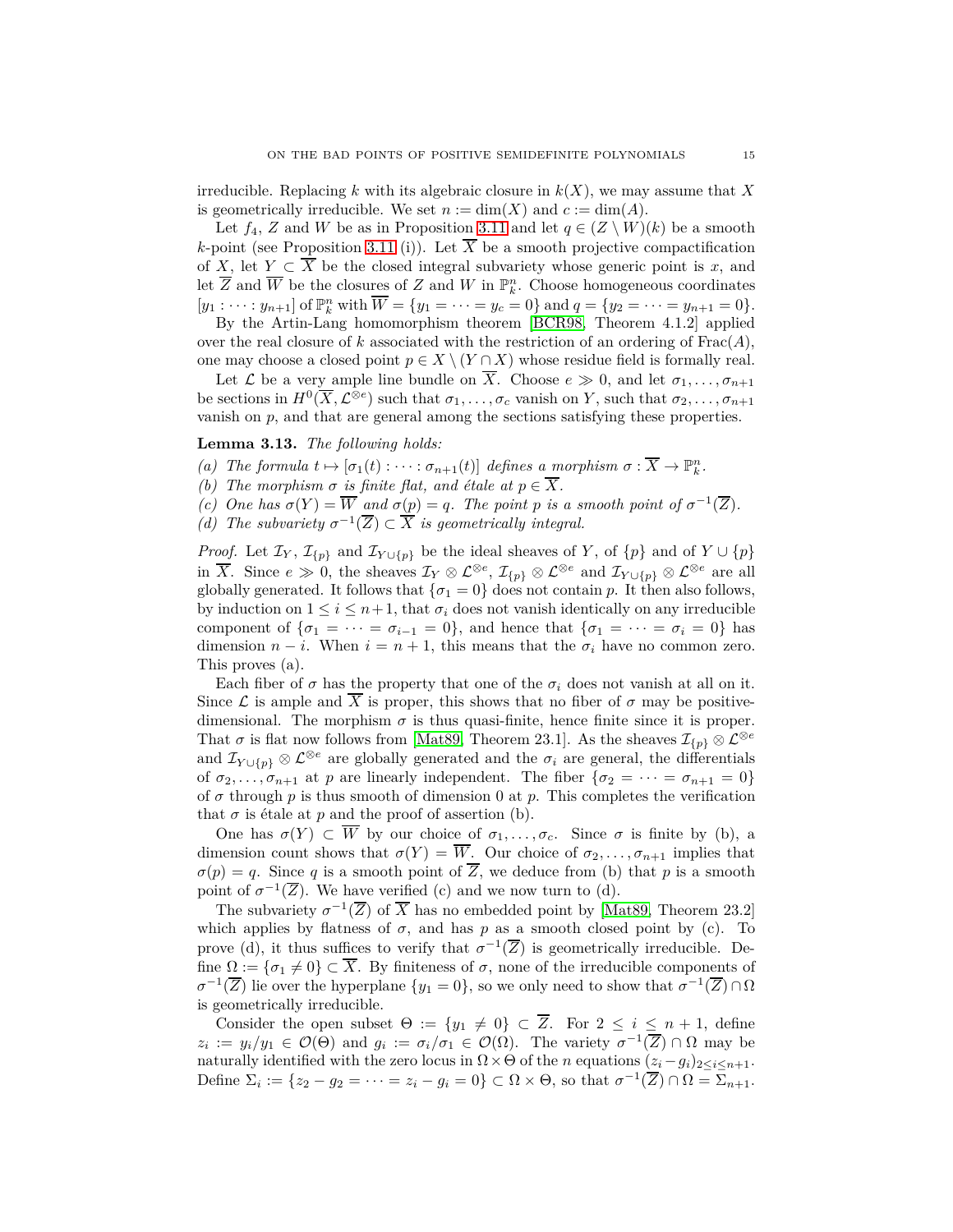As  $\mathcal{I}_{\{p\}} \otimes \mathcal{L}^{\otimes e}$  and  $\mathcal{I}_{Y \cup \{p\}} \otimes \mathcal{L}^{\otimes e}$  are globally generated and the  $\sigma_i$  are general, the differentials of the  $g_i$  at  $p$  are general. It follows that  $\Sigma_i$  is smooth of dimension  $2n - c - i + 2$  at *p* and that the differential at *p* of the first projection  $\pi_i : \Sigma_i \to \Omega$ has maximal rank.

We will prove by induction on  $1 \leq i \leq n+1$  that  $\Sigma_i$  is geometrically irreducible. Assertion (d) will follow by taking  $i = n+1$ . In view of Proposition [3.11](#page-13-3) (i), both X and  $\overline{Z}$  are geometrically irreducible, hence so is  $\Sigma_1 = \Omega \times \Theta$ . This shows that the base case of the induction is valid.

As for the induction step, assume that  $\Sigma_{i-1}$  is geometrically irreducible. Let  $(\tau_j^{(i)})_{1 \leq j \leq m_i}$  be a basis of  $H^0(\overline{X}, \mathcal{I}_{Y \cup \{p\}} \otimes \mathcal{L}^{\otimes e})$  if  $2 \leq i \leq c$  (resp. a basis of  $H^0(\overline{X}, \mathcal{I}_{\{p\}} \otimes \mathcal{L}^{\otimes e})$  if  $c + 1 \leq i \leq n + 1$ ). Set  $h_j^{(i)} := \tau_j^{(i)}/\sigma_1 \in \mathcal{O}(\Omega)$ . Consider the morphism  $\rho_i : \Sigma_{i-1} \to \mathbb{A}_k^{m_i+1}$  given by  $t \mapsto (h_1^{(i)}(t), \dots, h_{m_i}^{(i)}(t), z_i(t))$ . Since  $\sigma_i$  was chosen general, the subvariety  $\Sigma_i \subset \Sigma_{i-1}$  identifies with the inverse image by  $\rho_i$  of a general affine hyperplane of  $\mathbb{A}_k^{m_i+1}$ . The facts verified above that  $\Sigma_{i-1}$  is smooth of dimension  $2n-c-i+3$  at *p* and that the differential of  $\pi_{i-1}$  at *p* has maximal rank imply that the image of  $\pi_{i-1}$  has dimension min $(n, 2n - c - i + 3)$ . In particular, this image cannot be included in  $Y \cup \{p\}$ . Since  $e \gg 0$ , the linear system generated by the  $\tau_i^{(i)}$  $j_j^{(i)}$  induces an embedding of  $X \setminus (Y \cup \{p\})$ . It follows that the transcendence degree of the subfield of  $k(\Sigma_{i-1})$  generated by the  $h_j^{(i)}$  is equal to the dimension  $\min(n, 2n - c - i + 3)$  of the image of  $\pi_{i-1}$ , hence is  $\geq 2$ . We deduce that the image of  $\rho_i$  has dimension  $\geq 2$ . Bertini's irreducibility theorem as stated in [\[Jou83,](#page-19-21) Théorème 6.3 4) shows that  $\Sigma_i$  is geometrically irreducible. This concludes the induction and the proof of the lemma.  $\Box$ 

We resume the proof of Theorem [3.12.](#page-13-1) Let  $U \subset \mathbb{P}_k^n$  be an open affine subset containing q and the generic point of  $\overline{W}$ , and such that  $f_4$  is regular on *U*. Set  $V := \sigma^{-1}(U) \cap X \subset \overline{X}$ . It is an open affine subset (note that  $\sigma$  is affine by Lemma [3.13](#page-14-0) (b)) containing  $q$  and the generic point  $x$  of  $Y$  by Lemma 3.13 (c).

We now define  $f := \sigma^*(f_4|_U) \in \mathcal{O}(V)$  and check one by one the claims of Theorem [3.12.](#page-13-1) Assertions (i) and (ii) follow from Proposition [3.11](#page-13-3) (iv) and (v). To prove assertion (iii), we consider the ideal  $I \subset A$  of functions vanishing on the subscheme  $\sigma^{-1}(\overline{Z}) \times_{\overline{X}} \text{Spec}(A)$  of  $\text{Spec}(A)$ , and we apply Lemma [3.1.](#page-6-3) Let us check its hypotheses. That *I* is radical stems from Lemma [3.13](#page-14-0) (d). Since  $p$  is a smooth point of  $\sigma^{-1}(\overline{Z})$  with formally real residue field by Lemma [3.13](#page-14-0) (c), and since  $\sigma^{-1}(\overline{Z})$  is integral by Lemma [3.13](#page-14-0) (d), we deduce from Lemma [1.1](#page-3-4) that the function field of  $\sigma^{-1}(\overline{Z})$  is formally real, hence that  $Sper(A/I)$  is Zariski-dense in Spec( $A/I$ ). That  $f \in I$  follows from the first statement of Proposition [3.11](#page-13-3) (ii). Finally, since  $\sigma$  is flat by Lemma [3.13](#page-14-0) (b), that  $f \notin I^2$  may be deduced from the second statement of Proposition [3.11](#page-13-3) (ii) by applying [\[Mat89,](#page-19-18) Theorem 7.5 (ii)]. Lemma [3.1](#page-6-3) now applies and shows that  $f$  is not a sum of squares in  $A$ .

<span id="page-15-0"></span>3.7. **An additional example.** It is not straightforward to extract a concrete poly-nomial from the proof of Theorem [3.10.](#page-13-0) Giving an example in  $\geq 4$  variables is much easier, as the next theorem shows.

We use a variation on Motzkin's famous polynomial [\[Mot67,](#page-19-22) p. 217]: we have only modified its coefficients to be elements of  $\mathbb{R}[w]$  instead of real numbers.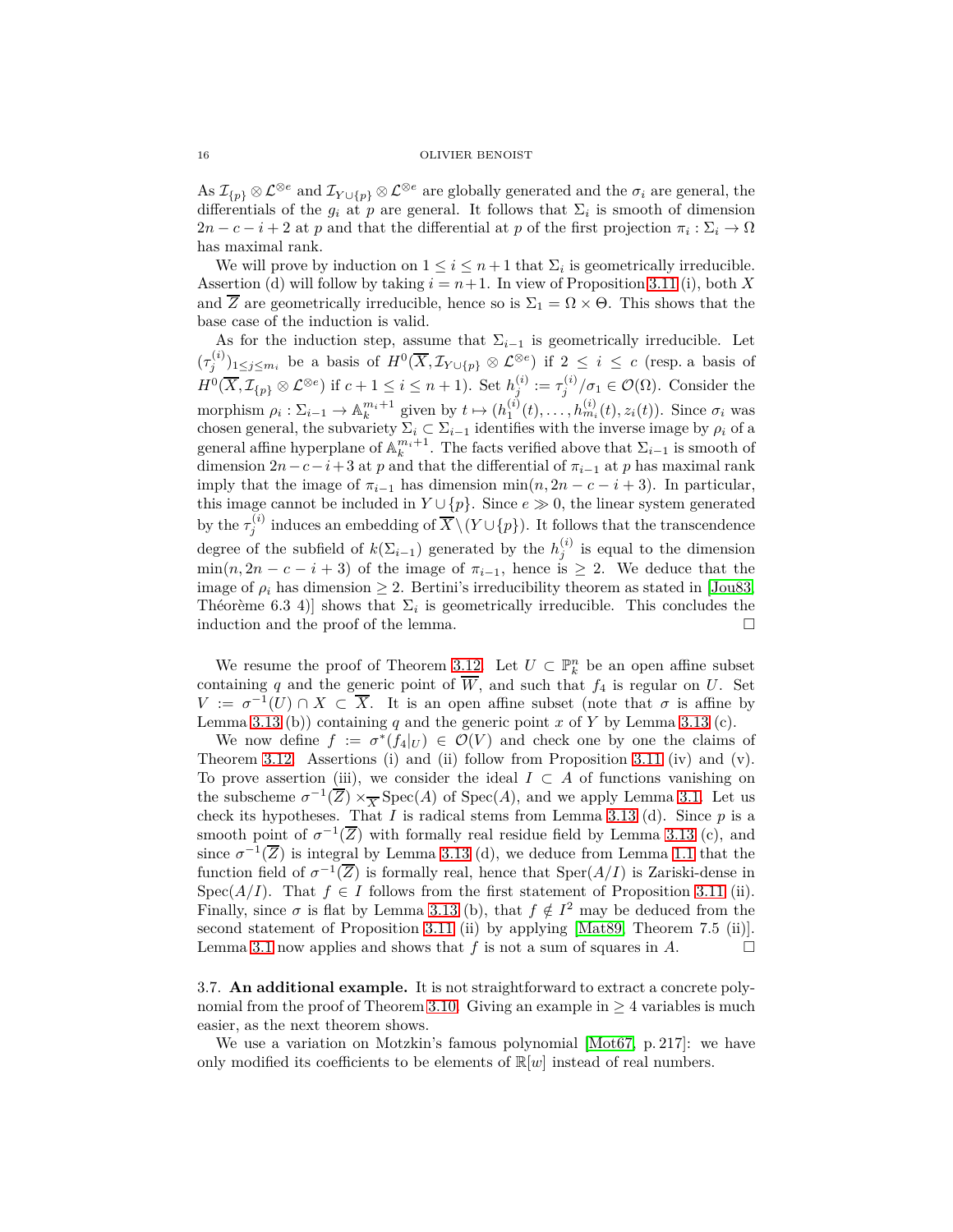<span id="page-16-0"></span>**Theorem 3.14.** *The polynomial*  $f = x^6 + w^2y^2z^4 + w^2y^4z^2 + (1 - w)x^2y^2z^2$  *is positive semidefinite and a sum of squares in* R[[*w, x, y, z*]]*, but it is not a sum of squares in*  $\mathbb{R}(w)[[x, y, z]],$  hence not in  $\mathbb{R}[w, x, y, z]_{\langle w, x, y, z \rangle}$  *either.* 

*Proof.* The inequality between the arithmetic and geometric means of  $x_0^6$ ,  $w_0^2y_0^2z_0^4$ and  $w_0^2 y_0^4 z_0^2$  implies that  $f(w_0, x_0, y_0, z_0) \ge (3w_0^{4/3} - w_0 + 1)x_0^2 y_0^2 z_0^2 \ge 0$  for all  $(w_0, x_0, y_0, z_0) \in \mathbb{R}^4$ . This shows that *f* is positive semidefinite. The polynomial *f* is a sum of squares in  $\mathbb{R}[[w, x, y, z]]$  because  $1 - w$  is a square in this ring.

Assume for contradiction that *f* is a sum of squares in  $\mathbb{R}(w)[[x, y, z]]$ . Then, for all but countably many  $w_0 \in \mathbb{R}$  the polynomial  $f(w_0, x, y, z) \in \mathbb{R}[x, y, z]$  is a sum of squares in  $\mathbb{R}[[x, y, z]]$ . Fix such a  $w_0$  with  $w_0 > 1$  and define the polynomial  $g(y, z) := f(w_0, 1, y, z) \in \mathbb{R}[y, z]$ . One can then write  $g(y, z) = \sum_i h_i^2$  for some  $h_i \in \mathbb{R}[y, z]$ . Setting  $y = 0$  shows that no monomial of the form  $z^{\tilde{a}}$  can appear in the  $h_i$ . By symmetry, no monomial of the form  $y^a$  can appear in the  $h_i$ . The identity  $g(y, z) = \sum_i h_i^2$  now shows that the coefficient of  $y^2 z^2$  in *g* is nonnegative, which contradicts our choice of  $w_0 > 1$ .

That *f* is not a sum of squares in  $\mathbb{R}[w, x, y, z]_{\langle w, x, y, z \rangle}$  follows, since  $\mathbb{R}(w)[[x, y, z]]$ is the completion of the localization of  $\mathbb{R}[w, x, y, z]_{\langle w, x, y, z \rangle}$  at the ideal  $\langle x, y, z \rangle$ .  $\Box$ 

## 4. Regular local rings without bad points

In this last section, we construct interesting examples of regular local rings in which all positive semidefinite elements are sums of squares.

The regular local rings *A* that we consider have the peculiar feature that their function field may be ordered in a unique way. The idea of the construction is to start with a regular local ring *B* and with an ordering *ξ* of Frac(*B*), and to choose *A* to be a maximal sub-*B*-algebra of the Henselization *B*<sup>h</sup> of *B* to which *ξ* lifts.

<span id="page-16-1"></span>**Theorem 4.1.** For all  $n \geq 0$ , there exists a regular local R-algebra A of dimension n such that  $Sper(A)$  consists of exactly one point, which is a field ordering of  $Frac(A)$ .

*Proof.* If  $n = 0$ , take  $A := \mathbb{R}$ . We now assume that  $n \geq 1$ .

Let  $y \in \mathbb{P}^n_{\mathbb{R}}$  be a closed point with complex residue field, define  $B := \mathcal{O}_{\mathbb{P}^n_{\mathbb{R}}},$ let **m** be the maximal ideal of *B* and set  $L := \mathbb{R}(x_1, \ldots, x_n) = \text{Frac}(B)$ . We recall the definition of the Henselization  $B<sup>h</sup>$  of *B* (see [\[Gro67,](#page-19-23) Définition 18.6.5]). Let  $(B_i)_{i \in I}$  be a set of representatives of all isomorphism classes of local essentially  $\text{étale } B\text{-algebras } u_i : B \to B_i \text{ such that } u_i \text{ induces an isomorphism of residue }$ fields. Say that  $i \leq i'$  if there exists a (necessarily unique) morphism of *B*-algebras  $B_i \to B_{i'}$ . The set *I* is partially ordered and filtered. One defines  $B^h := \lim_{i \in I} B_i$ .

Let  $\alpha_1, \ldots, \alpha_n$  be *n* elements of  $\mathbb{R}[[t]]$  that are algebraically independent over  $\mathbb{R}$ (see [\[MLS39,](#page-19-24) Lemma 1]). They give rise to a morphism  $\alpha$ : Spec( $\mathbb{R}[[t]]$ )  $\to \mathbb{A}_{\mathbb{R}}^n$ . Since the  $\alpha_i$  are algebraically independent, the morphism  $\alpha$  induces an inclusion  $\alpha^*: L \hookrightarrow \mathbb{R}((t))$ . The field ordering of  $\mathbb{R}((t))$  for which *t* is a positive infinitesimal restricts, by the inclusion  $\alpha^*$ , to an ordering  $\xi$  of *L*.

Define  $L_i := \text{Frac}(B_i)$ . Consider all the subsets  $J \subset I$  such that:

(i) For all  $i \in J$ , the ordering  $\xi$  may be extended to an ordering of  $L_i$ .

(ii) For all  $i, i' \in J$ , there exists  $i'' \in J$  with  $i'' \geq i$  and  $i'' \geq i'$ .

Since an increasing union of such subsets again has these two properties, we may use Zorn's lemma to choose one that is maximal with respect to the inclusion. Call it *J*. It is partially ordered and filtered, and we consider the *B*-algebra  $A := \underline{\lim}_{i \in J} B_i$ .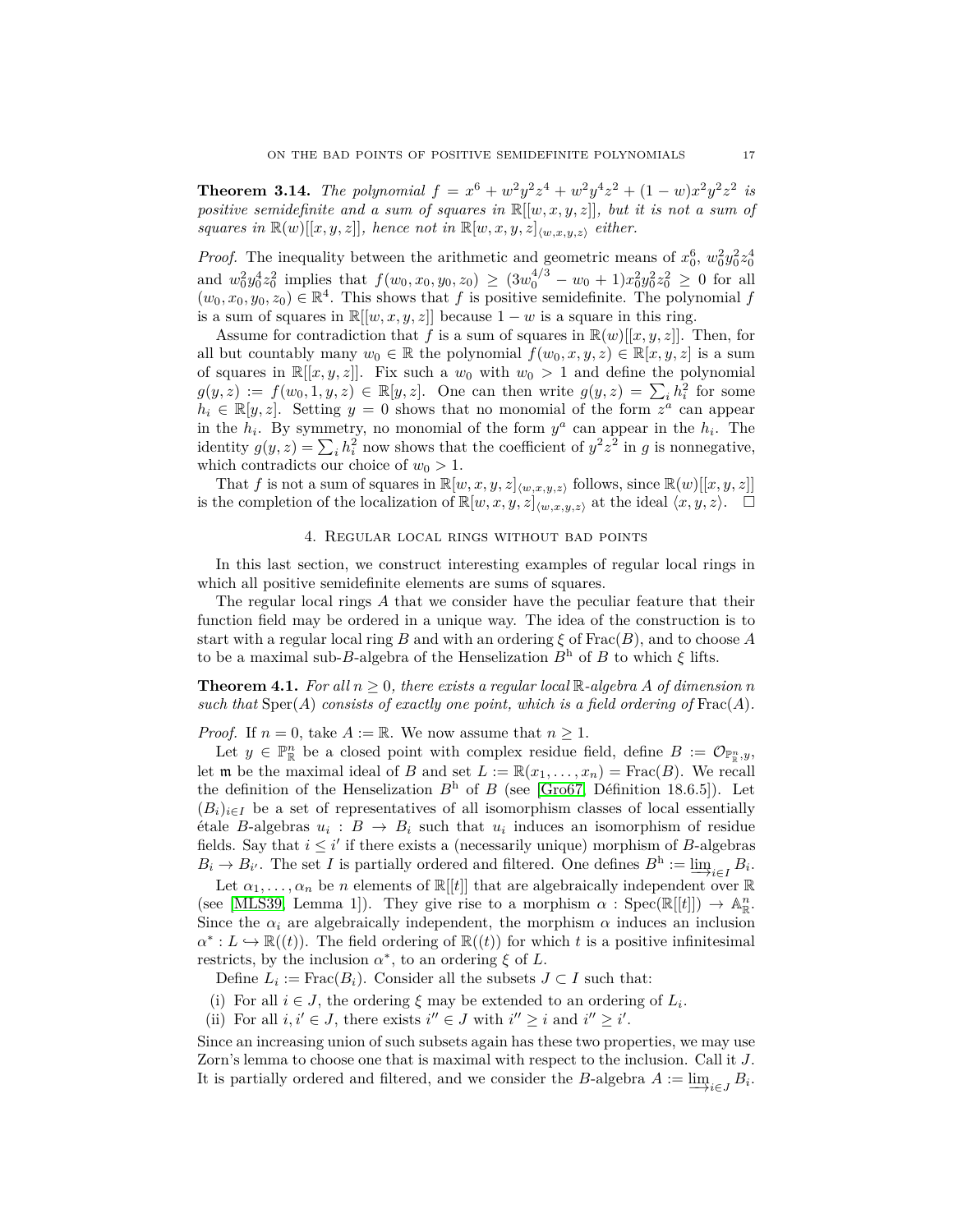The arguments used in [\[Gro67,](#page-19-23) Théorème 18.6.6, Corollaire 18.6.10] to show that *B*<sup>h</sup> is a flat local regular *B*-algebra with maximal ideal m*B*<sup>h</sup> and residue field C show, *mutatis mutandis*, that *A* is a flat local regular *B*-algebra with maximal ideal m*A* and residue field C. Its dimension is *n* by [\[Gro65,](#page-19-25) Proposition 6.1.1].

Define  $K := \text{Frac}(A)$ . Consider the set  $Z_i \subset \text{Sper}(L_i)$  of orderings whose image in Sper $(L)$  is  $\xi$ . Since  $Sper(L)$  is Hausdorff [\[Lam05,](#page-19-13) VIII, Theorem 6.3], its point  $\xi$ is closed. It follows from [\[Lam05,](#page-19-13) Corollary p. 272] that  $Z_i \subset \text{Sper}(L_i)$  is closed, hence compact by [\[Lam05,](#page-19-13) VIII, Theorem 6.3]. Since the  $Z_i$  are nonempty for  $i \in J$ by property (i) above, the subset  $Z := \lim_{i \in J} Z_i$  of  $\text{Sper}(K) = \lim_{i \in J} \text{Sper}(L_i)$  is nonempty by Tychonoff's theorem. This shows that the field  $K$  is formally real. We choose a point  $\zeta \in Z$ .

Assume for contradiction that Sper(*A*) contains a point *χ* distinct from *ζ*. It corresponds to an ordering of  $\kappa := \text{Frac}(A/\mathfrak{p})$  for some prime ideal  $\mathfrak{p} \subset A$ . Set  $c := \dim(A_p)$  and let  $(t_1, \ldots, t_c)$  be a regular system of parameters in  $A_p$ . By Cohen's structure theorem [\[Mat89,](#page-19-18) Theorem 29.7], there exists an isomorphism  $A_{\mathbf{p}} \simeq \kappa[[t_1,\ldots,t_c]],$  which induces inclusions  $K \subset \kappa((t_1,\ldots,t_c)) \subset \kappa((t_1))\ldots((t_c)).$ Any ordering of a field  $k$  extends in two ways to an ordering of  $k((t))$ , one for which  $t$ is a positive infinitesimal and one for which  $t$  is a negative infinitesimal. If  $c \geq 1$ , it follows that  $K$  admits at least two orderings, one for which  $t_1$  is positive and one for which  $t_1$  is negative. Replacing  $\chi$  by one of these, we may assume that  $c = 0$ , i.e., that  $\zeta$  and  $\chi$  are two distinct orderings of *K*.

Let  $f \in K$  be such that  $f \succ_{\zeta} 0$  but  $f \prec_{\chi} 0$ . There exists  $j \in J$  such that  $f \in L_j$ , and we fix such an element *j*. Since  $B_j$  is a local essentially étale *B*-algebra, there exist a projective variety *X* over  $\mathbb{R}$ , a closed point  $x \in X$ , a morphism  $\pi : X \to \mathbb{P}_{\mathbb{R}}^n$ έtale at *x* such that  $π(x) = y$ , and an isomorphism of *B*-algebras  $B_j \simeq \mathcal{O}_{X,x}$ . In particular,  $L_j \simeq \mathbb{R}(X)$ . By resolution of singularities, we may assume that X is smooth over R. After multiplying *f* by a square, we may assume that  $f \in B_i$ . Let *D* ⊂ *X* be the effective Cartier divisor obtained by taking the Zariski closure in *X* of the subscheme  ${f = 0} \subset \text{Spec}(B_i)$ .

Let  $V_\prec := \{ g \in L_j \mid -r \prec g \prec r \text{ for some } r \in \mathbb{R} \}$  be the valuation ring associated with an ordering  $\prec$  of  $L_j$  (see [\[BCR98,](#page-18-3) Proposition 10.1.13]). Its maximal ideal is  $\mathfrak{m}_{\prec} := \{ g \in L_j \mid -r \prec g \prec r \text{ for all } r \in \mathbb{R}_{>0} \}$  and its residue field is isomorphic to R. We let  $v \lt \in \mathbb{R}$  be the corresponding valuation of  $L_j$  and  $c \lt \in X(\mathbb{R})$  be its center. Since  $\zeta$  restricts to  $\xi$  on *L*, the restriction of  $v_{\zeta}$  to *L* is induced by the *t*-adic valuation on  $\mathbb{R}((t))$  and the inclusion  $\alpha^*: L \hookrightarrow \mathbb{R}((t))$ . As  $L_j$  is a finite extension of *L*, we deduce that  $v_\zeta$  is a discrete valuation. If  $c_\zeta \in D$ , replace X with its blow-up at  $c_{\zeta}$ , and D with its strict transform in the blow-up. This has the effect of decreasing the image by the valuation  $v_{\zeta}$  of a local equation of *D* at  $c_{\zeta}$ . As  $v_{\zeta}$  is discrete, repeating this procedure finitely many times ensures that  $c_\zeta \notin D$ .

Let *S* be the spectrum of the semilocal ring of *X* at the points *x*,  $c_{\zeta}$  and  $c_{\chi}$ . We note that *x* is distinct from either  $c_{\zeta}$  or  $c_{\chi}$  since its residue field is  $\mathbb{C}$  (but  $c_{\zeta}$  and  $c_{\chi}$ might coincide). As  $\mathcal{O}_X(-D)$  is invertible and as any locally free module of constant rank over the spectrum of a semilocal ring is free, the ideal sheaf  $\mathcal{O}_X(-D)|_S$ is principal, generated by some  $g \in H^0(S, \mathcal{O}_X(-D)|_S)$ . Since  $c_{\zeta} \notin D$ , one has *g*( $c$ *ζ*) ≠ 0 and we may assume, after maybe replacing *g* with −*g*, that  $g(c$ <sup>*ζ*</sup> > 0. In particular,  $g \succ_\zeta 0$ . If  $c_\zeta = c_\chi$  or if  $g \succ_\chi 0$ , define  $h = 1$ . If  $c_\zeta \neq c_\chi$  and  $g \prec_\chi 0$ , let  $h \in \mathcal{O}(S)^*$  be such that  $h(x) = h(c_\zeta) = 1$  and  $h(c_\chi) = -1$ , so that  $h \succ_\zeta 0$  and *h*  $\prec$ *χ* 0. Then the element  $e := fh/g \in L_j$  has the property that  $e \succ_\zeta 0$  and  $e \prec_\chi 0$ .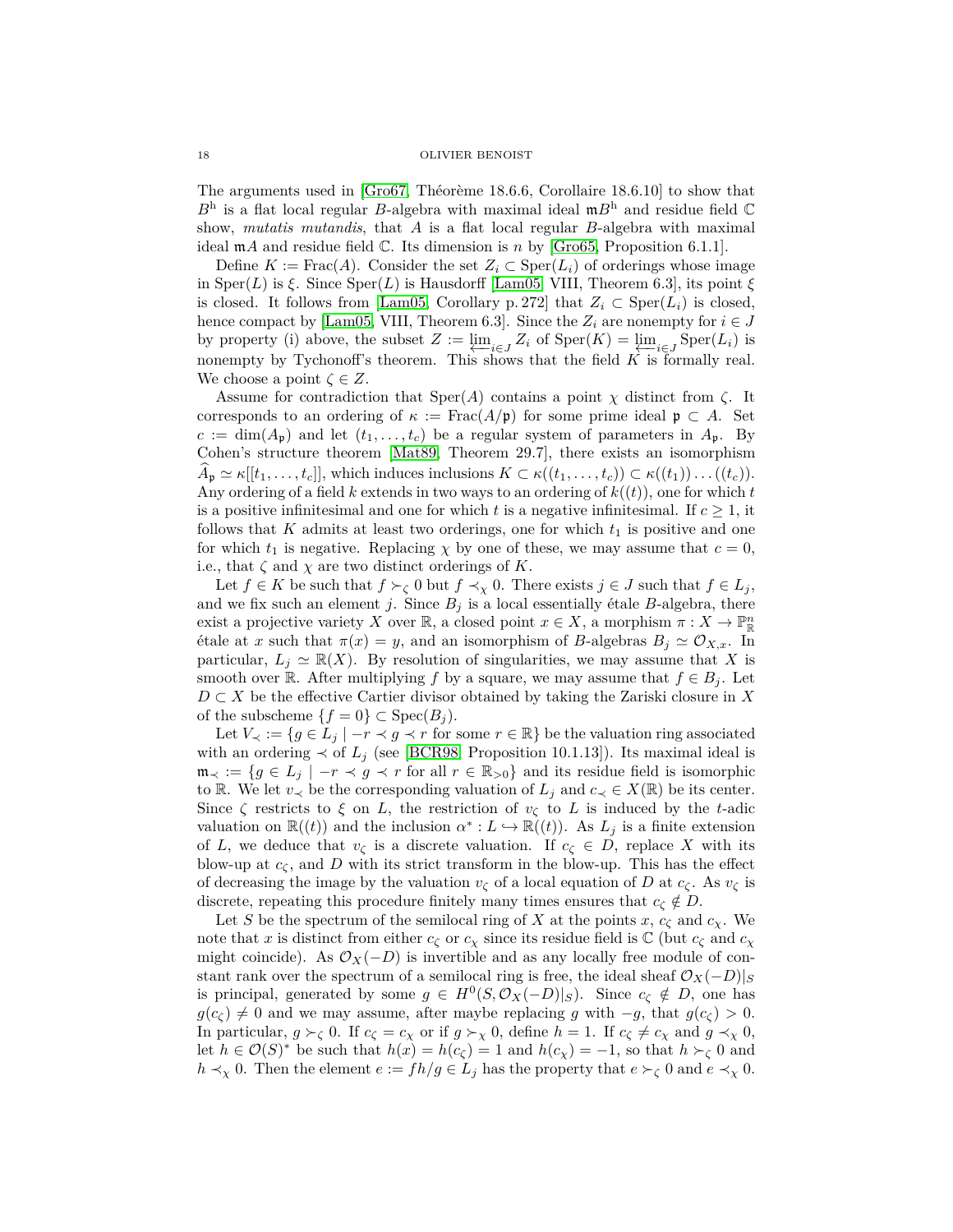Moreover,  $e \in (B_j)^*$  because both *f* and *g* generate the invertible sheaf  $\mathcal{O}_X(-D)$ at the point *x*.

Consider the ring *A*<sup> $\prime$ </sup> obtained by localizing  $A[z]/\langle z^2 - e \rangle$  at one of its maximal ideals. Let  $J' \subset I$  be the set of  $i \in I$  such that there exists a morphism of *B*-algebras  $B_i \to A'$ . We claim that *J*<sup> $\prime$ </sup> contradicts the maximality of *J*, which will conclude the proof of the theorem. It is clear that  $J \subset J'$  since for all  $i \in J$ , there exist morphisms of *B*-algebras  $B_i \to A \to A'$ . We now check that *J'* satisfies the two properties (i) and (ii) that were required of *J*.

Since  $e \prec_{\chi} 0$ , the element  $e \in K$  is not a square, and it follows that  $A'$  is integral with fraction field  $K' := K[z]/\langle z^2 - e \rangle$ . Since  $e \succ_{\zeta} 0$ , the element *e* has a square root in the real closure of *K* associated with  $\zeta$ . This shows that  $\zeta$  may be extended to an ordering  $\zeta'$  of  $K'$ . If  $i \in J'$ , the restriction of  $\zeta'$  to  $L_i$  is an ordering of  $L_i$ that extends  $\xi$ . The shows (i).

Choose  $i, i' \in J'$ . The two morphism  $B_i \to A'$  and  $B_{i'} \to A'$  induce a morphism  $B_i \otimes_B B_{i'} \to A'$ . The localization of  $B_i \otimes_B B_{i'}$  at its maximal ideal induced by the maximal ideal of  $A'$  is a local essentially étale  $B$ -algebra with residue field  $\mathbb C$ that admits a morphism to  $A'$ . It is thus of the form  $B_{i''}$  for some  $i'' \in J'$ , and the element  $i'' \in J'$  satisfies  $i'' \geq i$  and  $i'' \geq i'$ . We have verified the property (ii).

It remains to show that  $J' \neq J$ . Consider the ring  $B'_{j}$  obtained by localizing  $B_j[z]/\langle z^2 - e \rangle$  at its maximal ideal induced by the maximal ideal of *A'*. The ring  $B'_j$ is a local *B*-algebra with residue field  $\mathbb C$  that is essentially étale because  $e \in (B_j)^*$ . It is therefore of the form  $B_{j'}$  for some  $j' \in I$ . Since there exists a morphism  $B'_j \to A'$  by construction, we see that  $j' \in J'$ . However  $j'$  cannot belong to *J*. Indeed, if it were the case, there would exist a morphism of *B*-algebras  $B'_j \to A$ . This is impossible since *e* is a square in  $B'_j$  but  $e \prec_\chi 0$ .

That the positive semidefinite elements in the regular local rings constructed in Theorem [4.1](#page-16-1) are sums of squares is a straightforward application of Scheiderer's results on sums of squares in local rings.

<span id="page-18-2"></span>**Theorem 4.2.** For all  $n \geq 0$ , there exists a regular local  $\mathbb{R}$ -algebra A of dimension n *with the following properties:*

- *(i) All positive semidefinite elements of A are sums of squares in A.*
- *(ii) The field* Frac(*A*) *is formally real.*

*Proof.* Let *A* be the R-algebra constructed in Theorem [4.1.](#page-16-1) It satisfies (ii). To verify (i), choose a nonzero positive semidefinite element  $f \in A$ . Since the only point of  $Sper(A)$  is supported on the ideal (0) of A, the space  $Sper(A/\langle f^2 \rangle)$  is empty. It follows from the real Nullstellensatz that  $-1$  is a sum of squares in  $A/\langle f^2 \rangle$  (see [\[BCR98,](#page-18-3) Theorem 4.3.7]). As a consequence,  $f = ((f+1)/2)^2 - ((f-1)/2)^2$  is a sum of squares in  $A/\langle f^2 \rangle$ , hence a sum of squares in *A* by [\[Sch01,](#page-19-6) Corollary 2.3 (b)].  $\square$ 

### **REFERENCES**

- <span id="page-18-0"></span>[Art27] E. Artin, *Über die Zerlegung definiter Funktionen in Quadrate*, Abh. Math. Sem. Univ. Hamburg **5** (1927), no. 1, 100–115.
- <span id="page-18-4"></span>[Bae78] R. Baeza, *Quadratic forms over semilocal rings*, Lecture Notes in Mathematics, vol. 655, Springer-Verlag, Berlin-New York, 1978.
- <span id="page-18-3"></span>[BCR98] J. Bochnak, M. Coste and M.-F. Roy, *Real algebraic geometry*, Ergeb. Math. Grenzgeb. (3), vol. 36, Springer-Verlag, Berlin, 1998.
- <span id="page-18-1"></span>[BE80] J. Bochnak and G. Efroymson, *Real algebraic geometry and the 17th Hilbert problem*, Math. Ann. **251** (1980), no. 3, 213–241.